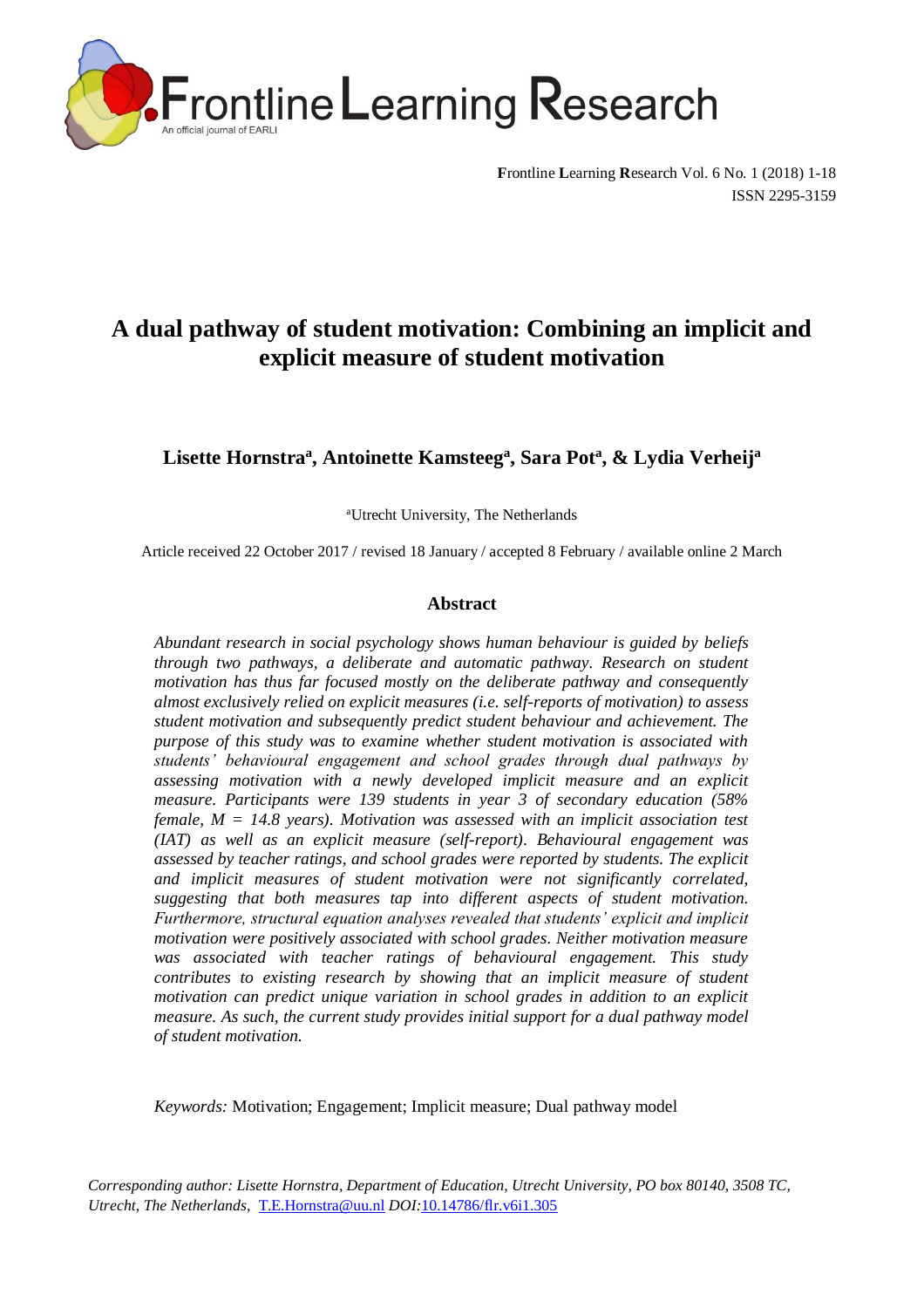

# **1. Introduction**

There is widespread consensus among researchers and educators that motivation to learn is a powerful factor contributing to engagement and achievement. Self-determination theory (SDT) (Deci & Ryan, 1985; Ryan & Deci, 2000a) states that intrinsic motivation facilitates higher levels of engagement and achievement, whereas extrinsic types of motivation can lead to maladaptive learning behaviours and outcomes. Previous research has empirically supported these claims and found positive reciprocal associations between intrinsic motivation and engagement and achievement (see for example Green et al., 2012; Guay, Ratelle, Liem, & Litalien, 2010; Korpershoek, 2016; Michou,Vansteenkiste, Mouratidis, & Lens, 2014; Taylor et al., 2014; Walker, Greene, & Mansell, 2006). Even though motivation has been found to facilitate achievement and vice versa, most studies only found weak or modest associations between motivation-related constructs on the hand, and behavioural engagement and achievement on the other hand (for reviews, see for example Cerasoli, Nicklin, & Ford, 2014; Richardson, Abraham, & Bond, 2012) instead of the powerful relationships that are often assumed. These modest findings may be due to the specific focus of previous studies on deliberate motivational processes. Yet, abundant research in social psychology shows that most human behaviour is not only predicted by conscious, deliberate processes. That is, in situations where people do not have an opportunity to deliberate, their beliefs operate in a more reactive or automatic way. When the automatic pathway is followed, beliefs are automatically activated and guide behaviour without conscious awareness or deliberation. Hence, it is believed that human behaviour can be predicted by two pathways, a deliberate and an automatic pathway (e.g., Chaiken & Trope, 1999; Gawronski & Bodenhausen, 2006; 2011). This may also apply to students' motivation for school. In everyday classroom situations, students may not always deliberately choose their actions or plan their strategies. Students' motivation will probably often impact their behaviours in more automatic or reactive ways. By assessing motivation with an implicit as well as an explicit measure, this study aims to examine whether student motivation predicts behavioural engagement and school grades through dual pathways.

#### **1.1 Student motivation**

SDT (Deci & Ryan, 1985; Ryan & Deci, 2000b) provides an integrative framework of student motivation. Students who are intrinsically motivated engage in an activity because the activity in itself evokes interest or pleasure or because they identify with reasons for performing an activity. Extrinsic motivation comes from external pushes, reinforcement, or internal pressures that cause feelings of obligation or guilt. Extrinsic motivation comes in various forms that vary in their degree of relative autonomy. Extrinsic motivation is fully external when students feel controlled by others or by contextual pressures to engage in an activity they would not otherwise want to engage in (i.e., external regulation). Alternatively, students can also pressure themselves to engage in an activity out of guilt, shame, or concerns about what others might think of them (i.e., introjected regulation). This type of regulation involves a higher level of autonomy compared to external regulation. In case of identified regulation, autonomy is even higher. For example when students are motivated for an activity because they consider it useful for their future careers or they recognize the importance of the skills they might develop through that activity. External and introjected regulation are associated with undesirable behaviours such as unwillingness or passive compliance. These two types of regulation have also been referred to as controlled motivation, whereas identified regulation and intrinsic motivation are referred to as autonomous motivation and are associated with more beneficial outcomes, such as greater behavioural engagement (e.g., Ryan & Deci, 2000a, 2000b; Vansteenkiste, Lens, & Deci, 2006, Vansteenkiste et al., 2009). In this study, behavioural engagement is defined as students' effort, attention, and persistence with regard to their schoolwork (e.g., Skinner, Furrer, Marchand, & Kindermann., 2008).

Previous research supports the assumption that autonomous motivation is positively associated with behavioural engagement and achievement, although these associations are in general not very strong. Recent meta-analyses (Cerasoli et al., 2014; Richardson et al., 2012) found small to medium correlations of *r* = .17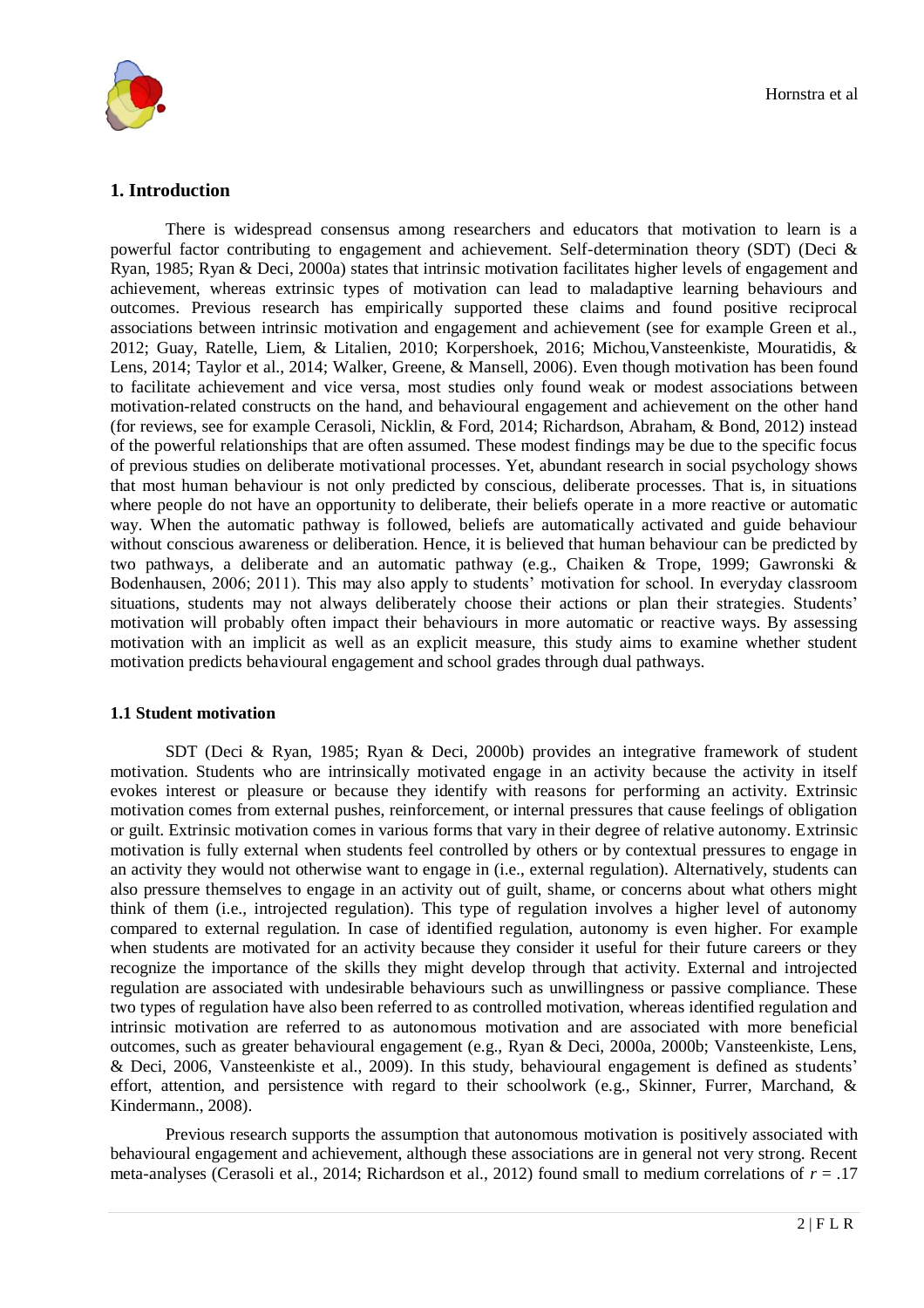

and  $r = .21$  between intrinsic motivation and academic achievement in school settings. A positive relationship between autonomous motivation and behavioural engagement has also been found in previous research. Autonomous or intrinsic motivation has for example been associated with higher-quality learning (Grolnick & Ryan, 1987; Vansteenkiste, Simons, et al., 2004), the use of effective learning strategies (Michou et al., 2014), and class participation (Green et al., 2012). However, most studies on the relationship between motivation and behavioural engagement have used self-reports to assess both constructs, which may lead to common-method bias (e.g., Podsakoff, MacKenzie, Lee, & Podsakoff 2003). That is, correlations based on similar methods may overestimate the actual strength of the association. Previous research has indeed found much stronger associations of self-reported motivation with self-reported behavioural engagement compared to studies that included different measures, such as students' self-reported motivation and teacher ratings of behavioural engagement (e.g., Skinner & Belmont, 1993; Skinner, Chi, et al., 2012). This shows that previous studies may have overestimated the associations between self-reported motivation and behavioural engagement. Hence, it can be concluded from prior research that self-reports of motivation can only explain students' behavioural engagement or achievement to a limited extent.

# **1.2 A dual pathway model**

The associative-propositional evaluation (APE) model (Gawronski, 2006; 2007; 2011) is a dual pathway model that describes how beliefs guide human behaviours. According to the APE-model, beliefs can be activated upon encountering a relevant stimulus, leading to an automatic reaction. Alternatively, in other instances, a deliberate propositional process may follow the activation of the belief in which a person consciously reflects on the validity of a belief before acting upon it. Especially within the domain of prejudice, the APE-model has been studied and supported by empirical evidence (Gawronski, Peters, Brochu, & Strack, 2008, or for an overview see Gawronski & Bodenhausen, 2011). This dual pathway may also apply to student motivation. That is, students' motivational beliefs may also guide student behaviour either automatically or in more deliberate ways. Students may hold different types of motivational beliefs, ranging from controlled to more autonomous. According to the dual pathway model, these beliefs can be activated automatically or they can be deliberated upon. In school, students encounter numerous moments on a daily basis during which motivational beliefs (e.g., 'I do not enjoy this type of task') may be activated and they can either engage in their schoolwork or not. Oftentimes they will not have the opportunity nor the willingness to deliberate and think about what behaviours they will express. Consequently, automatic processes will often guide students' behavioural engagement or performance. Take for example a student who mostly endorses controlled motivational beliefs ("I only do my schoolwork, because I have to."). Many situations in school may automatically activate this belief, and as a result, he/she often may not fully engage in adaptive learning behaviours or perform to the best of his/her abilities. However, when this student has the opportunity to deliberate, he/she may also endorse more autonomous reasons for engaging in schoolwork. Hence, when there is opportunity to deliberate, a second pathway may be followed and this student may realize the importance of doing her schoolwork and put in more effort after all.

#### **1.3 Measurement of student motivation**

In educational science, explicit self-reports are typically used to measure student motivation (e.g., Zimmerman, 2006). Self-reported motivation or 'explicit motivation' only captures those aspect of students' beliefs about their motivation that they are willing to report, that they can reflect upon, and that they are able to describe accurately. Hence, the value of such introspectively derived explicit measurements may be limited due to a variety of factors, including social desirability (Lepper, Corpus, & Iyengar, 2005), or limited awareness, opportunity, or ability to translate mental beliefs into a self-report (Nosek, Hawkins, & Frazier, 2011; Rudman, 2011). To circumvent such problems, reaction-time measures, commonly referred to as 'implicit measures', have become increasingly popular in other domains of social psychology over the last decades (Fazio & Olson, 2003). Implicit measures aim to capture beliefs that automatically guide behaviour.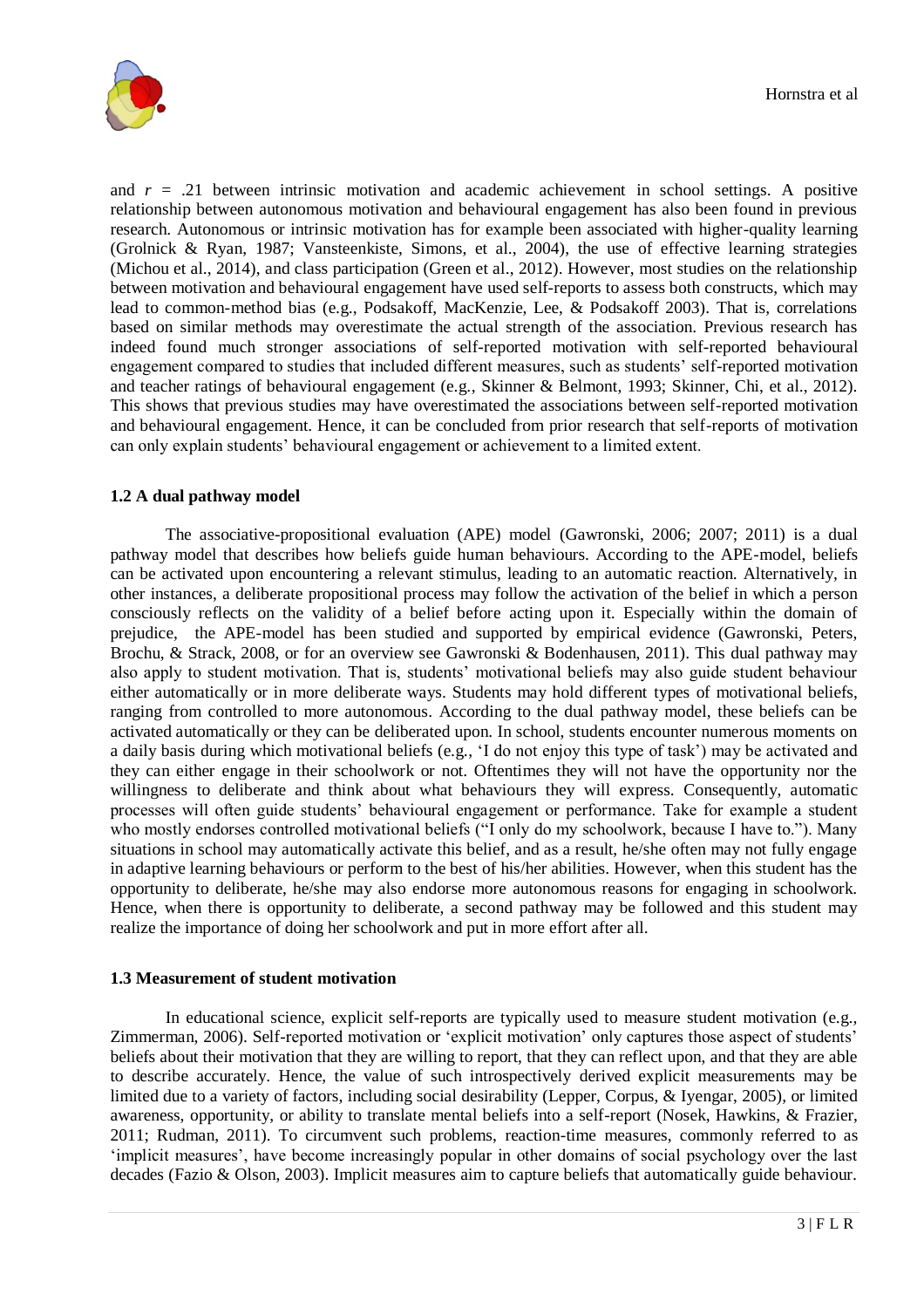

Many implicit measures are reaction time measures which are administered on a computer and assess associations stored in memory (Greenwald McGhee, & Schwartz, 1998). By unobtrusively assessing the strength of these associations (for example the extent to which a person associates a certain attitude object with 'positive' or 'negative'), more or less automatically activated beliefs are assessed (Nosek et al., 2011). Thereby these measures aim to capture associations in memory that, when activated, can automatically cause affective or behavioural responses (Greenwald et al.,1998; Nosek et al., 2011; Rudman, 2011; Sherman, Gawronski & Trope, 2014). Implicit measures, have indeed been shown to be much less susceptible to social desirability and self-presentation bias than explicit measures (e.g., Steffens, 2004). In a variety of domains, implicit measures are found to add to the prediction of variations in human behaviour that are not accounted for by self-report measures (for an overview, see for example Greenwald, Poehlman, Uhlmann, & Banaji, 2009). Implicit measures may also be a suitable instrument to assess motivation. Because these measures assess associations stored in memory, they could also assess, for example, the extent to which students associate themselves with enjoyment of schoolwork. As such, they may provide an alternative to self-reports for assessing students' motivational beliefs.

One of the most widely used implicit measures is the Implicit Association Test (IAT) of Greenwald et al. (1998). The IAT assesses the association between various concepts by asking participants to repeatedly pair two concepts. The more strongly the participant associates two concepts, the faster the participant will respond when this particular pair of concepts is presented. The IAT is often used to assess people's attitudes, for example participants' positive versus negative attitudes toward ethnic minority versus majority people (e.g., McConnell & Leibold, 2001; Van den Bergh, Denessen, Hornstra, Voeten, & Holland, 2010) or political preferences (e.g., Galdi, Arcuri, & Gawronski, 2008). In addition to these attitude-IAT's, identity-IAT's have been developed to assess how participants associate themselves with a certain target concept. Gray et al. (2011) for example found that participants who associated themselves more strongly with alcohol, engaged in more drinking behaviours. The predictive validity of the IAT has been demonstrated for various domains (Greenwald, et al., 2009), including ethnic prejudice (Connell & Leibold, 2001), voting behaviour (Galdi, et al., 2008), substance use (Rooke, Hine, & Thorsteinsson, 2008), and consumer behaviours (Friese, Wänke, & Plessner, 2006).

In addition, there have been a few studies that examined motivation in an implicit manner. For example, several studies demonstrated that activating motivational beliefs or goals can affect subsequent behaviour or performance. That is, Bargh, Gollwitzer, Lee-Chai, Barndollar, and Trötschel (2001) have shown that when a goal to perform well (versus a goal to cooperate with others) was activated, respondents' performance on an intellectual task increased. Furthermore, in a study by Levesque and Pelletier (2003), respondents were primed with words representing intrinsic motivation, extrinsic motivation, or neither. Respondents who were primed with intrinsic motivation enjoyed a puzzle task more and performed better than respondents in the control condition. Respondents primed with extrinsic motivation enjoyed the task less and performed less well. In addition, Burton, Lydon, D'Alessandro, & Koestner (2006) found that priming students with intrinsic motivational words, led to greater well-being. Moreover, an (implicit) lexical decision test predicted subsequent course performance six weeks later. Finally, in a set of two laboratory experiments, Keatley, Clarke, and Hagger (2013) used an identity-IAT to assess undergraduate students' motivation and examined whether their implicit autonomous motivation predicted the duration respondents worked on an unsolvable task. Students' implicit motivation predicted task persistence beyond the prediction by explicit measures. Although the studies described here only included undergraduate students – thereby limiting the scope of these findings – these studies show the potential role of implicit motivation in predicting behavioural or performance outcomes.

#### **1.4 Relations between implicitly and explicitly measured beliefs**

Previous research in other domains found weak correlations between explicit and implicit measures (e.g., Nosek et al., 2011; Rudman, 2011). These weak correlations could indicate low concurrent validity of both measures, but could also suggest that both type of measures tap into different aspects of one's beliefs.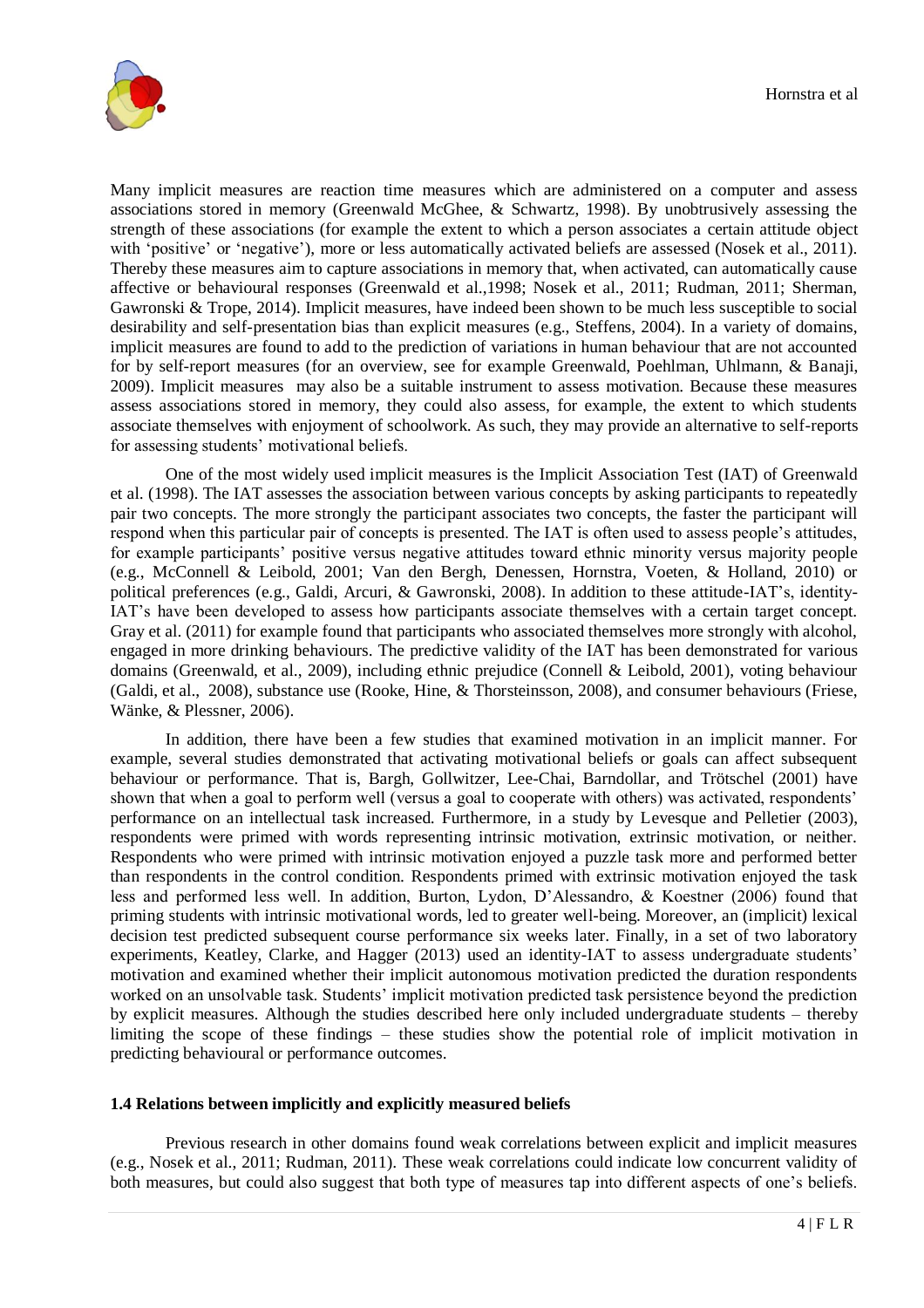

That is, implicit measures aim to assess beliefs that are activated without deliberation. These may be automatically activated beliefs which the respondent may not even consider to be valid (e.g., an association between 'black man' and 'criminal). Yet, this association can still affect one's behaviour, for example stepping back when one encounters a black person (Gawronski & Bodenhausen, 2011). Explicit measures on the other hand assess beliefs that one has deliberated upon. After deliberation, one may express a belief (e.g., 'Negative evaluations of black people are wrong') that may be inconsistent with the automatically activated belief. This explicitly assessed belief may also be predictive of one's behaviour (talking in a friendly manner to a black person). Hence, implicitly and explicitly assessed beliefs are not necessarily consistent with one another. Moreover, implicitly and explicitly assessed beliefs are found to be predictive of different types of behaviour. Namely, self-report measures are typically more predictive of planned and strategic behaviours (i.e. deliberate pathway), whereas reaction-time measures are more predictive of non-verbal and immediate behaviours (i.e., automatic pathway) (Sherman et al., 2014).

# **1.5 This study**

The present study aims to examine whether a dual pathway model can also be applied to motivation of students in secondary education to predict students' behavioural engagement and school grades. At this age, motivation of many students starts to develop unfavourable (e.g. Opdenakker, Maulana, & Den Brok, 2012). Previous studies on implicit motivation (Bargh et al., 2001; Burton et al., 2006; Keatley et al., 2013; Levesque & Pelletier, 2003) have exclusively focused on undergraduate students. The results of these studies may not be generalizable to high school students, for whom – contrary to undergraduate students who chose their course of study – school is compulsory. As such, it is important to examine whether the findings of these previous studies can be extended to other educational contexts. Moreover, to our knowledge, prior studies have only assessed how implicit affects participants' behaviour or performance during tasks performed in a laboratory setting. The present study includes more ecologically valid outcome measures, and is among the first to examine whether an implicit measure of student motivation is associated with students' actual behaviours in class and their school grades.

This study adds to research on student motivation by assessing whether an innovative and new instrument to assess student motivation can be used as an alternative to explicit motivation measures –which have been shown to have limited predictive validity. Moreover, if this implicit measure of motivation is indeed associated with students' behavioural engagement and school grades, targeting maladaptive motivational associations may be a fruitful approach for motivational interventions, for example by priming associations that are considered adaptive for learning.

In the present study, students' motivational beliefs will be assessed implicitly, by means of a reaction-time measure, and explicitly, by self-report. For the sake of readability, we use the terms 'implicit motivation' and 'explicit motivation', although students' motivational beliefs are not necessarily implicit or explicit in nature. To be precise, the term 'implicit' and 'explicit' refer to the way the beliefs were measured and the pathways through which they are assumed to affect behaviour. The present study examined to what extent students' motivation predicts behavioural engagement and school grades, thereby aligning with the APE model that assumes that beliefs guide subsequent behaviours (Gawronski, 2006) and with prior studies which found causal effects of motivation on subsequent achievement (e.g., Green et al., 2012; Guay et al., 2010). However, we do not assume that these relationships are unidirectional. Previous research has shown reciprocal relationships between motivation and achievement (Taylor et al., 2014). As such, we assume that associations between motivation and engagement/school grades are indicative of reciprocal relationships between these constructs. The following hypotheses were addressed in this study:

*Hypothesis 1*: Implicit and explicit motivation are positively, but weakly correlated.

As previous research mostly found weak correlations between explicit and implicit measures (e.g., Nosek et al., 2011; Rudman, 2011), a positive, but weak association is expected between both measures of motivation.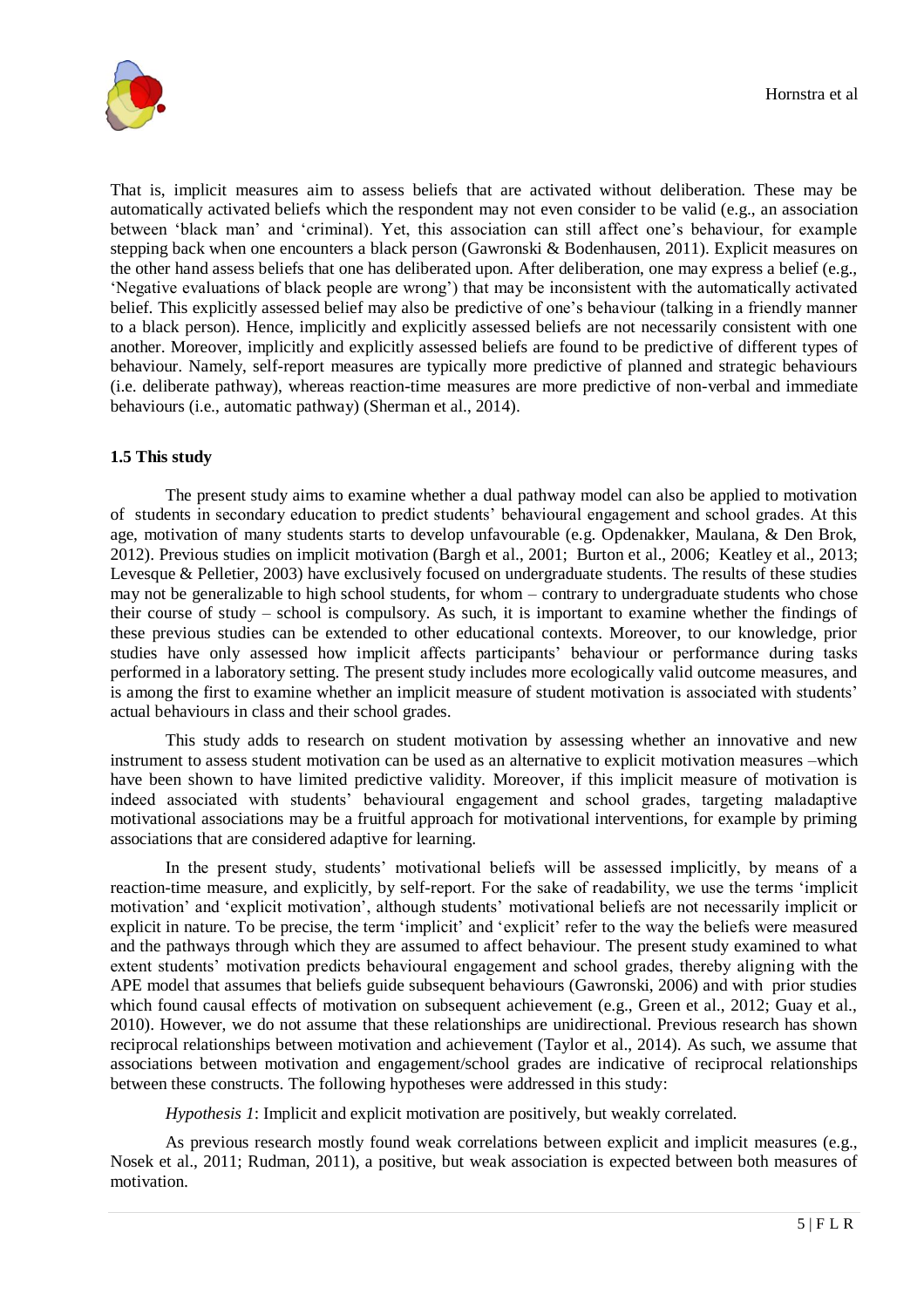

*Hypothesis 2*. Implicit motivation uniquely predicts teacher ratings of students' behavioural engagement and school grades in addition to explicit motivation.

Previous research (e.g. Sherman et al., 2014) indicated that explicit beliefs tend to be more predictive of planned and strategic behaviours and implicit beliefs more predictive of non-verbal and immediate behaviours. As behavioural engagement and school grades both comprise and result from a complex variety of planned and immediate behaviours, it is expected that implicit and explicit motivation are both predictive of behavioural engagement and school grades. Therefore we expect that explicit and implicit motivation both explain unique variations in behavioural engagement and school grades.

# **2. Methods**

# **2.1 Respondents**

A sample of 139 students (59 male, 80 female) from six classes from two different schools participated. They attended year 3 (grade 9) of general secondary education. This track is attended by approximately 23% of secondary school students in the Netherlands. It can be positioned between prevocational education and pre-university education (attended by approximately 56% and 20% of the secondary school population, respectively) (Ministry of Education, Culture, and Science, 2014). The mean age of the students was  $14.8$  years (SD = 0.67). The majority of students had a Dutch or western background (95.7%).

# **2.2 Instruments**

#### 2.2.1 Explicit motivation

The self-regulation questionnaire academic (SRQ-A) (Ryan & Connell, 1989) was administered to assess students' explicit motivation for school. This measure is rooted in SDT. It assesses the extent to which students' school-related behaviours are autonomously regulated. It consists of four subscales with 32 items in total that are answered on a four-point scale ranging from not true at all (1) to very true (4). The items were preceded by a question, for example 'Why do I work on my schoolwork?'. The four subscales are intrinsic regulation (e.g., 'Because I enjoy doing my schoolwork.'), identified regulation ('e.g., 'Because it's important to me to work on my classwork.') , introjected regulation ('Because I'll be ashamed of myself if it didn't get done.'), and external regulation ('Because I want the teacher to think I'm a good student.'). A confirmatory factor analyses revealed that a model with two factors, that is autonomous motivation (consisting of the items of the subscales intrinsic regulation and identified regulation) and controlled motivation (consisting of the items of the subscales introjected regulation and external regulation) fitted the data reasonably well (CFI= .89; RMSEA= .070; SRMR= .088) and outperformed alternative models. Internal consistencies, as indicated by Cronbach's alpha, were good: autonomous motivation,  $\alpha = 0.84$  and controlled motivation,  $\alpha$ = .86.

# 2.2.2 Implicit motivation

An implicit association test (IAT) (Greenwald et al., 1998) was administered to assess the extent to which students associate autonomous versus controlled reasons for making schoolwork with their perception of themselves. The IAT measures the strength of associations by comparing reaction times to different pairings of concepts. Specifically, the IAT works as follows: the strength of automatic associations between a target category (e.g., autonomous or controlled reasons for schoolwork) and an identity category (e.g., 'me' or 'not me') is inferred from the relative speed with which one sorts stimulus words into these categories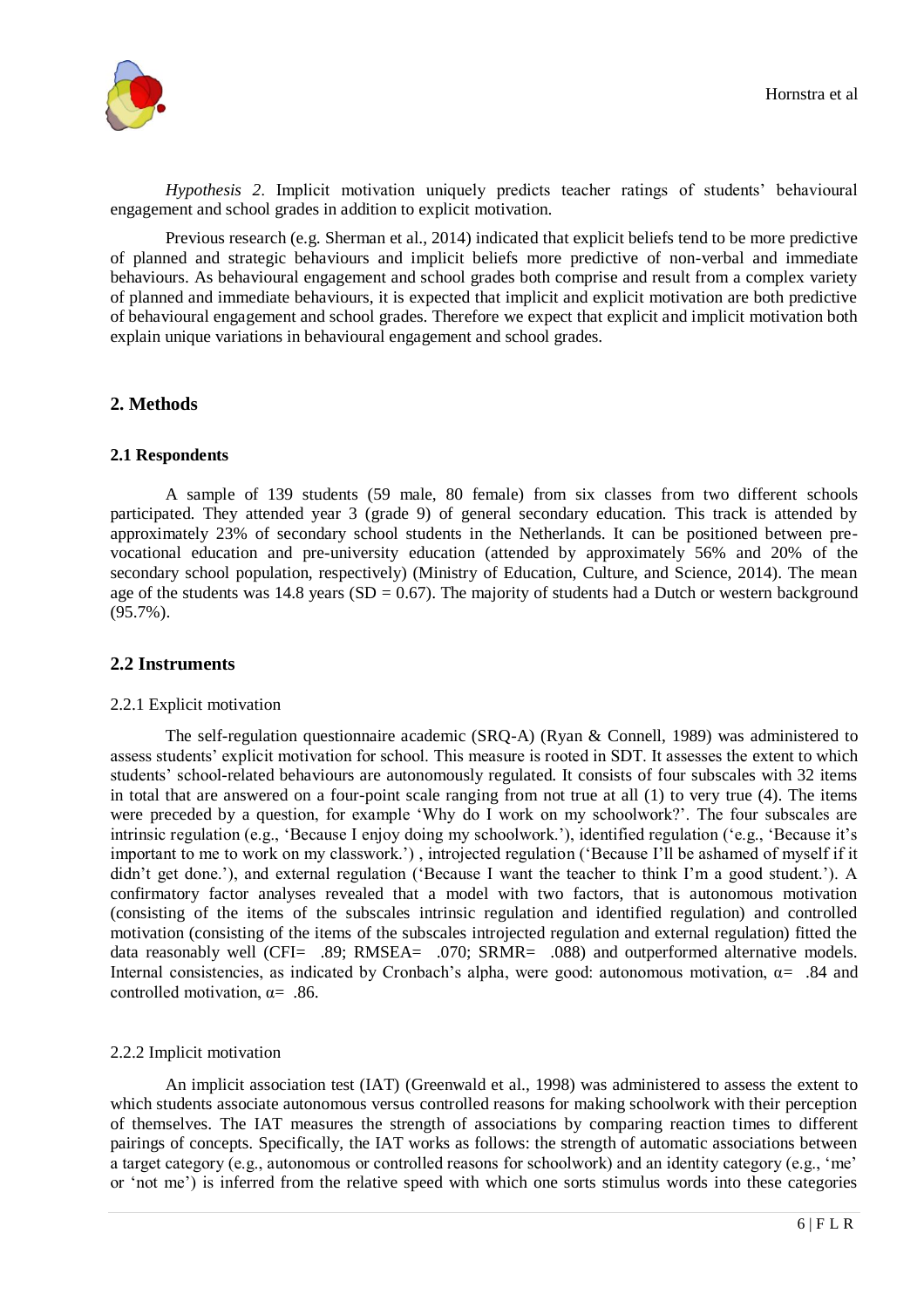

correctly. To represent the target categories, we used the category labels 'Making schoolwork because I want to' and 'Making schoolwork because I have to' to represent autonomous and controlled motivation respectively. The corresponding words of both categories were terms that could be associated with autonomous motivation ("wanting", "fun", "voluntary", "interesting", "important") and words that could be associated with controlled motivation ("obligation", "boring", "control", "required", "pressure"). Identityrelated words were used ("I", "myself", "self" or "they", "them", "their") that either belonged to the category 'me' or to 'not me'. It was expected that students with higher autonomous implicit motivation would associate themselves more strongly with 'making schoolwork because I want to' and find it easier to classify the stimulus words into the correct categories – hence, respond more quickly – when 'making schoolwork because I want to' and 'I' were presented on the same side. Prior to this study, a small pilot (*N*= 17 students) was conducted in which a large set of words were presented that respondents could classify as belonging to the two categories. Only words that were exclusively listed to belong to one of these categories and not to both were used in this IAT.

The IAT consisted of seven blocks (see Fig. 1). In the first practice block, respondents were shown a series of words that appeared in the middle of the screen that either represented autonomous or controlled motivation. Participants had to correctly classify these words in the categories 'Making schoolwork because I want to' on the left side of the screen by pressing the 'E' key on the laptop or in the category 'Making schoolwork because I have to' on the right side of the screen by pressing the 'I' key. In the second block, identity-related words were shown that needed to be classified as 'me' or 'not me' with the same keys. The third and fourth block were congruent test blocks and the aforementioned categories were combined. During these blocks, both motivation-related words and identity-related words were presented on the screen and needed to be classified in the correct categories with the 'E' and 'I' keys. These test blocks were followed by a practice block and two incongruent test blocks in which the motivation categories were switched to the other sides of the screen. Reaction times were measured for each response. The response latencies for the first two congruent test blocks were compared to the response latencies for the latter two incongruent test blocks. It was expected that a stronger association between two concepts paired together (e.g., 'autonomous motivation' and 'me') would result in shorter reaction times when compared to other pairs. Given the relatively small sample size, the order of blocks was not counterbalanced. The meta-analysis by Greenwald et al (2009) indicates that using a fixed order of blocks does not affect predictive validity. In general, IAT's are found to have good test-retest reliability, good convergent validity with other implicit measures (Cunningham, Preacher, & Banaji, 2001), and good predictive validity (e.g. Greenwald et al., 2009). The internal consistency of this IAT, calculated by the method described by Bosson, Swann, and Pennebaker (2000), was  $\alpha = .74$  which indicates good reliability of the measure.

The scoring procedures recommended by Greenwald, Nosek and Banaji (2003) were used to calculate the standardized D-score. Trials greater than 10,000 milliseconds indicate that respondents may have been distracted and were deleted. Subjects who responded extremely fast (<300 milliseconds) on more than 10% of the trials were not included in the analyses (i.e., those who were simply hitting keys as fast as possible). In addition, the IAT scores of students with less than 60% correct responses were not included in subsequent analyses . Consequently, the scores of 19 students were excluded. Positive IAT scores indicated a higher level of autonomous motivation for schoolwork and negative IAT scores indicated a higher level of controlled motivation for schoolwork.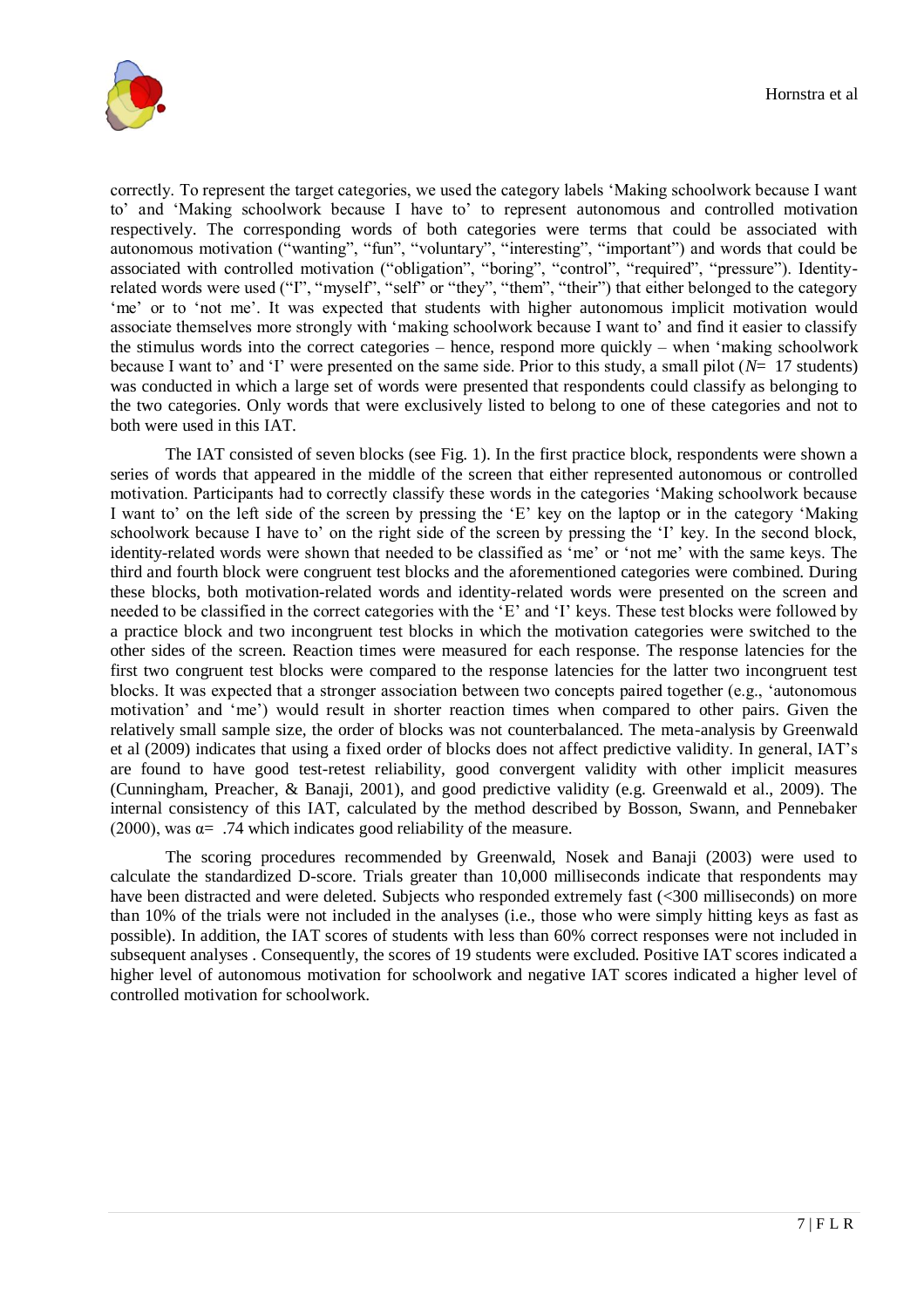



*Figure 1.* Screen shots of the IAT during (a) practice block 1, (b) practice block 2, (c) test block 3-4, (d) practice block 5, and (e) test block 6-7.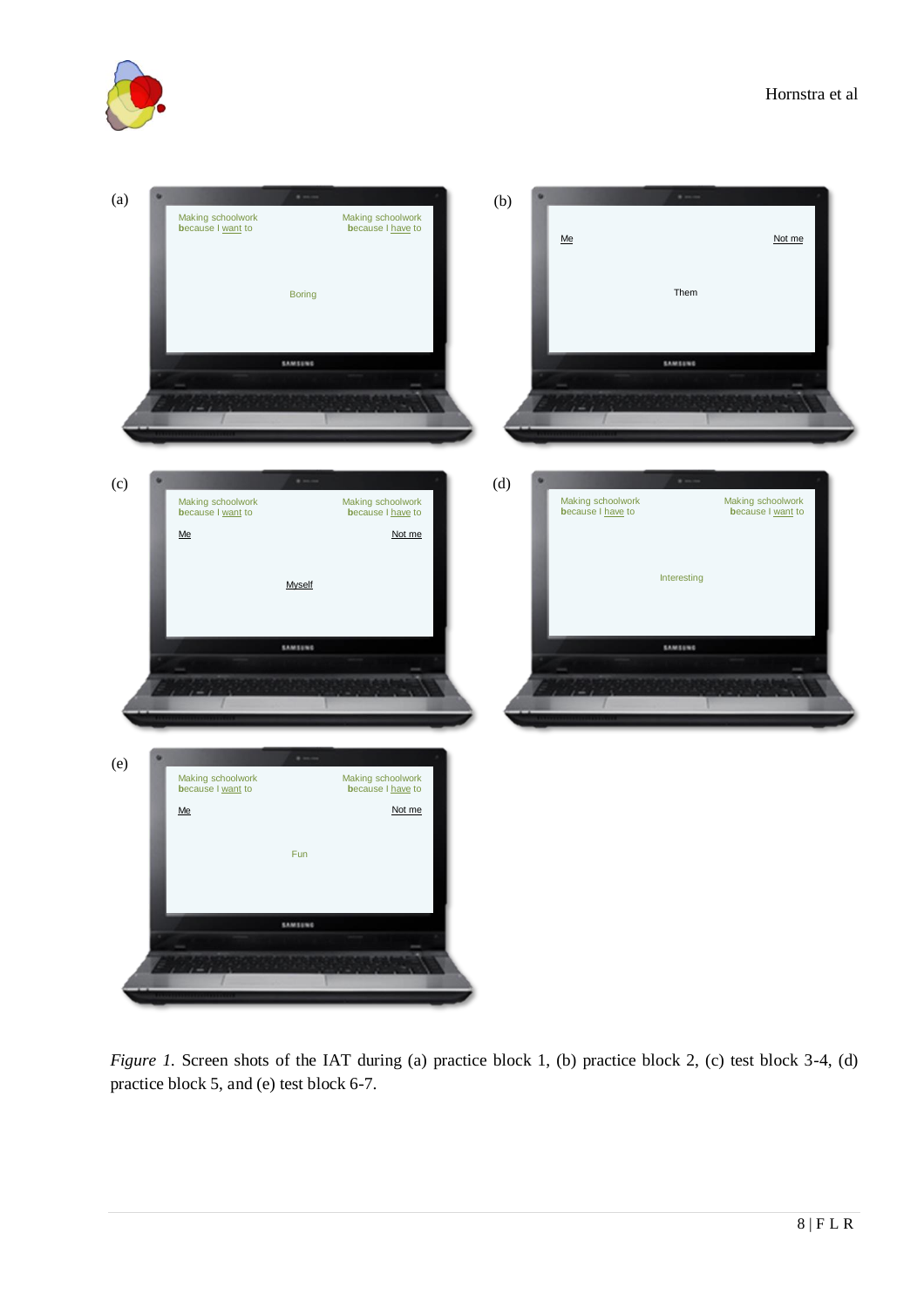

#### 2.2.3 Behavioural engagement.

Teachers (*N=* 6) rated the behavioural engagement, i.e. their effort, attention, and persistence, of each student. We used this method instead of students' self-reports, because explicit motivation was also measured by self-reports. Assessing both constructs by similar measures would likely result in an overestimation of the correlation between explicit motivation and behavioural engagement (i.e. 'common method bias', Podsakoff et al., 2003). We used the behavioural engagement scale of Skinner, Kindermann, and Furrer (2008) who based their measure on Wellborn (1991). A back-translation procedure was used to translate the items to Dutch. The scale consisted of five items per student to be answered on a four-point Likert scale ranging from totally not applicable to this student  $(1)$  to totally applicable to this student  $(4)$ . An example item is "When this student doesn't do well, he/she works harder". The reliability of this scale was *α=* .92.

#### 2.2.4 School grades

Students reported their average course grade for three core subjects in the curriculum, Dutch, English, and Mathematics. Self-reported grades are considered to reflect actual grades with reasonable accuracy, especially in academic domains (Kuncel, Credé, & Thomas, 2005). The average grade across these three core subjects was calculated for each student. The grades can range from 1 to 10, with 10 representing the highest grade.

#### **2.3 Procedure**

Passive parental consent was obtained prior to data collection. No parents objected to participation. During data collection, students were visited by a researcher in a computer room. They received a brief explanation by the researcher and a brief instruction on paper, after which they could turn on the computer. All instruments were administered online. They were first presented with the IAT, followed by the explicit motivation questionnaire, questions on demographics and their school grades. Simultaneously, their teachers filled out the ratings of behavioural engagement for each student.

#### **2.4 Data-analyses**

For explicit motivation and school grades, missing data were limited (2.2%-4.3% missing data). For implicit motivation and behavioural engagement, more data were missing (13.7% and -18.7% respectively). Missingness was due to students who were excluded because of high error rates on the IAT and because one teacher did not fill out the ratings of behavioural engagement. Because missingness could not be considered completely at random (MCAR), missing data were handled by using the Full Information Maximum Likelihood procedure (FIML) (Schafer & Graham, 2002).

To test the first hypothesis on the association between the implicit and explicit motivation measure, the correlation between both measures was calculated. Furthermore, to test the second hypothesis, which states that both implicit and explicit motivation predicted behavioural engagement and school grades, Structural Equation Analyses were performed in Mplus 7.4 (Muthén & Muthén, 1998-2017). The dependent variables (behavioural engagement and school grades) were estimated as latent factors based on the observed scores. In the analysis, we controlled for several factors associated with the outcome variables, i.e., gender, grade repetition, and minority background. These were entered as dummy variables in the analysis. Explicit (autonomous and controlled) and implicit motivation were added as observed predictors to the model. Given that we corrected for error in the implicit motivation, when calculating the IAT scores, measurement error was also taken into account for the explicit measure, by correcting for attenuation. The significance of the coefficients for the different predictor variables was tested using Wald tests (z tests). The set level of significance was 5%. Model fit was evaluated with Chi-square difference tests, the RMSEA, the CFI, and by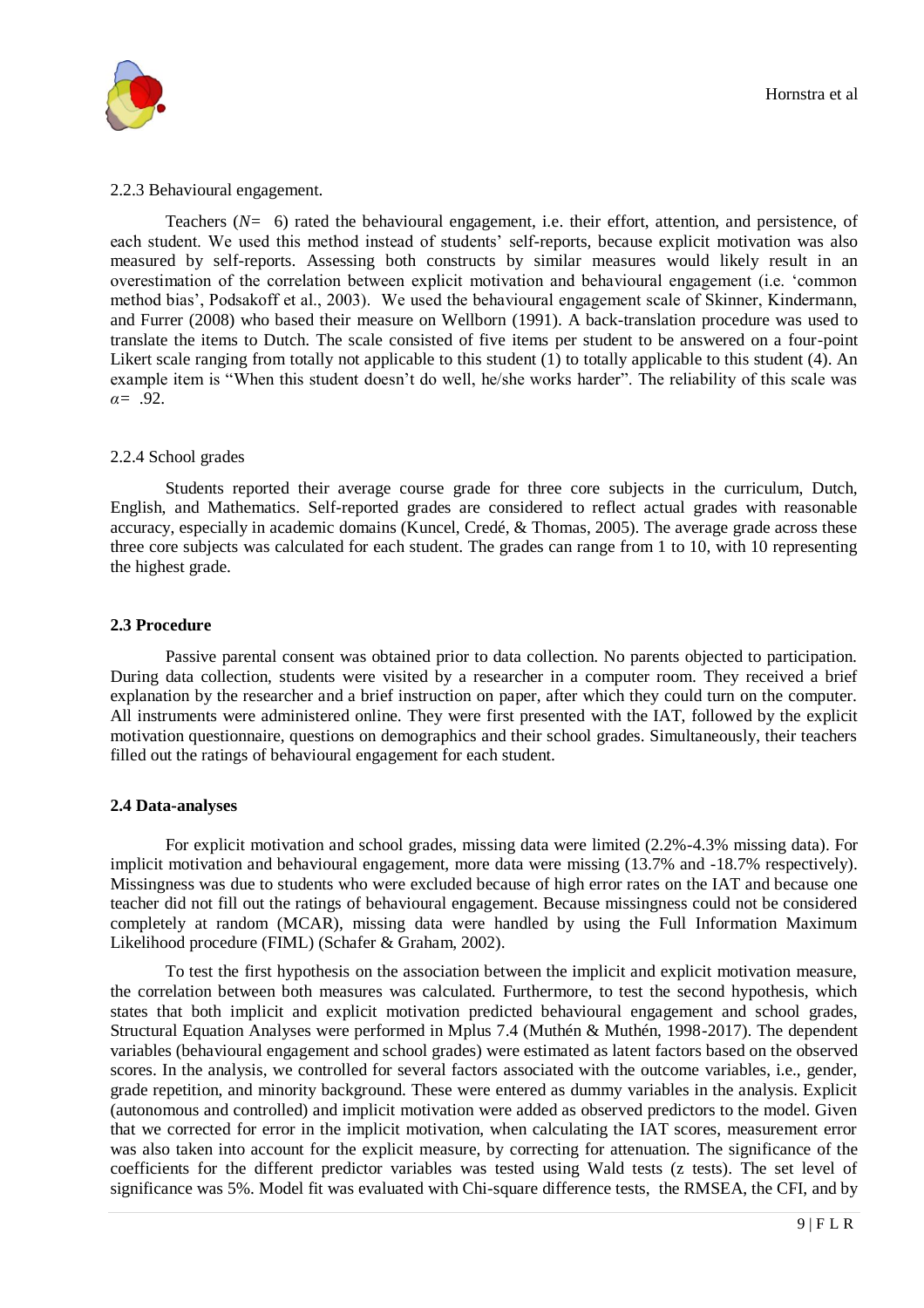

the Standardized Root Mean Square Residual (SRMR). A significant Chi-square difference indicates whether or not model fit significantly improved or worsened. An RMSEA below 0.05 indicates good fit of a model and scores between .05 and .08 indicate reasonable fit. Scores above .10 indicate poor fit. A CFI above 0.90 indicates good fit of a model. A SRMR value below .08 is generally considered a good fit (Hu & Bentler, 1999).

# **3. Results**

# **3.1 Descriptive statistics and correlations**

In Table 1, descriptive statistics are reported. The implicit measure has a positive mean, suggesting that on average students implicitly endorse autonomous motivation over controlled motivation.

| Table 1                          |     |                  |           |         |       |
|----------------------------------|-----|------------------|-----------|---------|-------|
| Descriptive statistics           |     |                  |           |         |       |
|                                  | N   | $\boldsymbol{M}$ | <i>SD</i> | Min     | Max   |
| Explicit motivation - Autonomous | 136 | 2.28             | 0.39      | 1.14    | 3.43  |
| Explicit motivation – Controlled | 136 | 2.24             | 0.39      | 1.06    | 3.11  |
| Implicit motivation              | 120 | 0.26             | 0.48      | $-1.56$ | 1.36  |
| Behavioural engagement           | 113 | 2.72             | 0.76      | 1.00    | 4.00  |
| School grades                    | 133 | 6.42             | 0.80      | 4.30    | 10.00 |
| Total                            | 139 |                  |           |         |       |
|                                  |     |                  |           |         |       |

With regard to the first hypothesis, weak correlations were expected between the implicit and explicit measures of motivation. The correlations reported in Table 2 show that implicit motivation was not significantly correlated with either autonomous or controlled explicit motivation ( $r = .12$ ;  $p = .191$ ;  $r = .13$ ;  $p = .191$ = .172, respectively). In addition, Table 2 shows that behavioural engagement and school grades were significantly positively correlated ( $r = .20$ ;  $p = .042$ ). None of the motivation measures were correlated with behavioural engagement (explicit – autonomous:  $r = 0.17$ ;  $p = .069$ ; explicit – controlled:  $r = .03$ ;  $p = .723$ ; implicit:  $r = .28$ ;  $p = .788$ ). With respect to school grades, it was found that both explicit measures were not significantly correlated with school grades (explicit – autonomous:  $r = .10$ ;  $p = .246$ ; explicit – controlled: *r*  $=$  -.02; *p* = .831). Implicit motivation was, however, positively associated with school grades (*r* = .19; *p* = .037).

| Table 2                             |         |        |        |        |      |
|-------------------------------------|---------|--------|--------|--------|------|
| Correlations                        |         |        |        |        |      |
|                                     |         | 2.     | 3.     | 4.     |      |
| 1. Explicit motivation - Autonomous | 1.00    |        |        |        |      |
| 2. Explicit motivation - Controlled | $.63**$ | 1.00   |        |        |      |
| 3. Implicit motivation              | .12     | .13    | 1.00   |        |      |
| 4. Behavioural engagement           | .17     | .03    | .03    | 1.00   |      |
| 5. School grades                    | .10     | $-.02$ | $.19*$ | $.20*$ | 1.00 |
| * p<0.05; ** p<0.01; *** p<0.001    |         |        |        |        |      |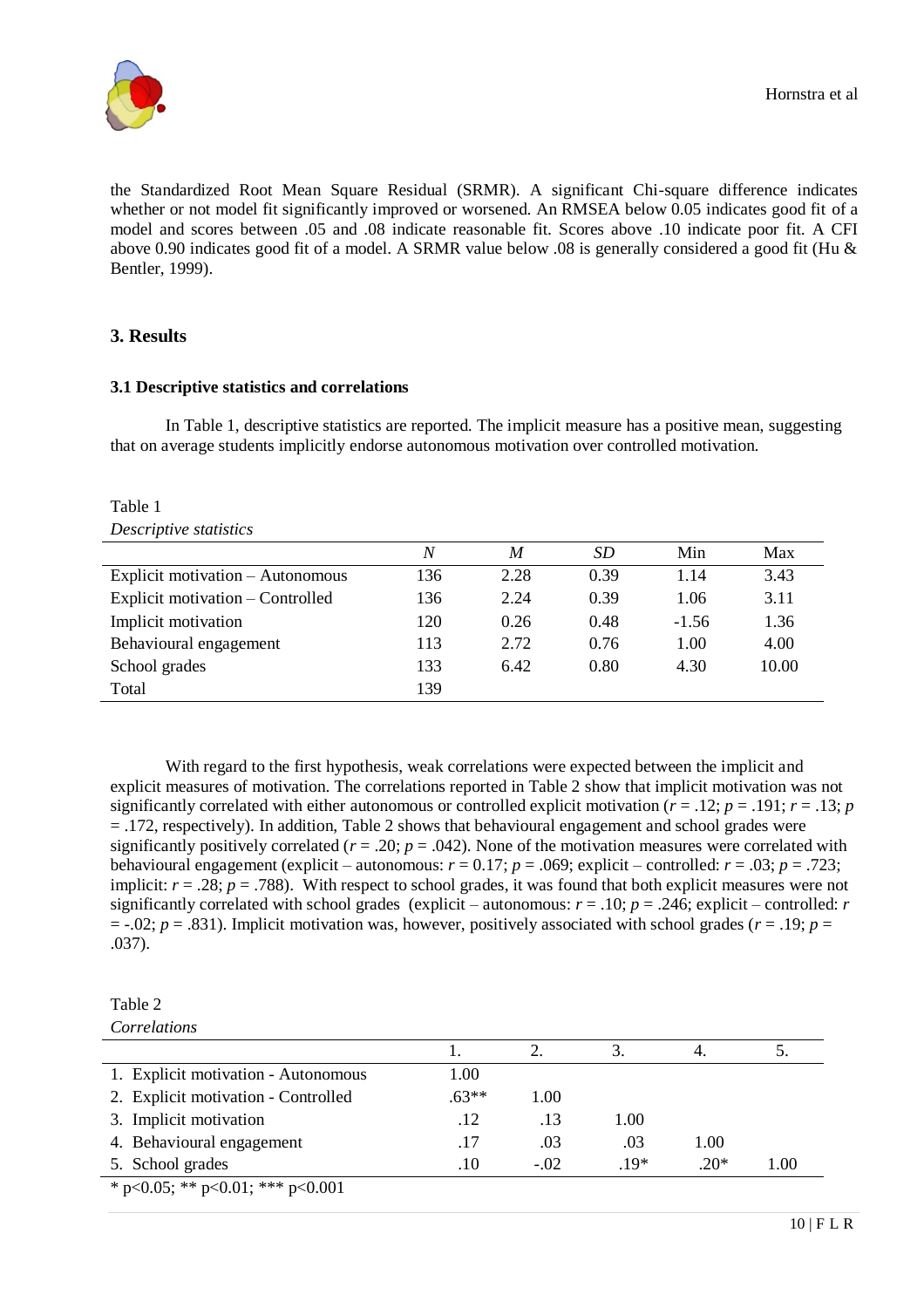

#### **3.2 Prediction of behavioural engagement and school grades**

The second hypothesis stated that both implicit and explicit motivation would predict behavioural engagement and school grades. Table 3 presents a summary of the structural equation model with the different measures of motivation (explicit motivation – autonomous, explicit motivation – controlled, and implicit motivation) as predictors of both behavioural engagement and school grades. Gender, grade repetition, and minority background were entered as control variables. To test whether the predictive value differed of implicit and explicit motivation differed, we constrained the associations between both types of motivation and the outcome measures to be equal for implicit and explicit motivation. Neither for behavioural engagement, nor for school grades, this worsened model fit  $(\Delta \chi^2 (1) = .611, p = .805$  and  $\Delta \chi^2$  $(1) = .031$ ,  $p = .860$ , respectively). Therefore, the final model indicated that the relations between motivation on the one hand and school grades and behavioural engagement on the other hand were equal for implicit motivation and explicit (autonomous) motivation. The final model with equality constrains fitted the data well: *χ*2(68) = 102.927, *p* = .004; CFI = .93; RMSEA = .065; SRMR = .093. Table 3 reports the final model. Note that even though the unstandardized coefficients were constrained to be equal, the standardized coefficients slightly differ for implicit and explicit motivation.

The results of the final model indicated that, after controlling for gender, grade repetition, and minority background, neither explicit, nor implicit motivation were significantly associated with behavioural engagement (explicit motivation – autonomous:  $\beta = .20$ ,  $p = .227$ ; explicit motivation – controlled:  $\beta = -.29$ ,  $p = 0.307$ ; implicit motivation:  $\beta = 0.20$ ,  $p = 0.227$ . Contrarily, school grades were positively predicted by explicit autonomous motivation as well as implicit motivation (both  $\beta = .26$ ,  $p = .025$ ). Explicit controlled motivation did not significantly predict students' school grades (*β=* -.22, *p* = .305). Hence, the hypothesized relation between both types of motivation and behavioural engagement could not be confirmed, but hypothesis 2 was confirmed for the association between implicit and explicit motivation and school grades. That is, both implicit and autonomous motivation were found to be positive predictors of school grades. The corresponding effect sizes  $(ES = .17$  and  $ES = .24)$ , which were based on the standardized coefficients, indicate small to medium effect sizes. When implicit motivation was not included as a predictor in the final model, the background characteristics and both aspects of explicit motivation explained 4.0% of the variance in school grades. This was raised to 9.7% after adding implicit motivation to the model, indicating that implicit motivation explained an additional 5.7% of the variance in school grades.

### Table 3

|                       | Behavioural engagement |                     |                   |        | School grades |                     |       |                   |       |
|-----------------------|------------------------|---------------------|-------------------|--------|---------------|---------------------|-------|-------------------|-------|
|                       |                        | Unstandardized (SE) | Standardized (SE) |        |               | Unstandardized (SE) |       | Standardized (SE) |       |
| Gender (girl)         | .09                    | (.17)               | .05               | (.10)  |               | .02                 | (.14) | .01               | (.12) |
| Grade repetition      | $-93***$               | (.24)               | $-.42***$         | (.09)  |               | $-.19$              | (.16) | $-.13$            | (.11) |
| Minority background   | $-.17$                 | (.58)               | $-.03$            | (.11)  |               | .41                 | (.38) | .12               | (.12) |
| Explicit motivation - | .20                    | (.17)               | .09               | (.07)  |               | $.26*$              | (.12) | $.17*$            | (.08) |
| Autonomous            |                        |                     |                   |        |               |                     |       |                   |       |
| Explicit motivation - | $-.29$                 | (.29)               | $-.13$            | (.12)  |               | $-.22$              | (.21) | $-.15$            | (.14) |
| Controlled            |                        |                     |                   |        |               |                     |       |                   |       |
| Implicit motivation   | .20                    | (.17)               | .11               | (0.09) |               | $.26*$              | (.21) | $.23*$            | (.11) |
| $R^2$                 | .19                    |                     |                   |        |               | .10                 |       |                   |       |

*Summary of Structural Equation Model for Variables predicting Behavioural Engagement and School Grades ( N= 139)*

\* *p*<0.05; \*\* *p*<0.01; \*\*\* *p*<0.001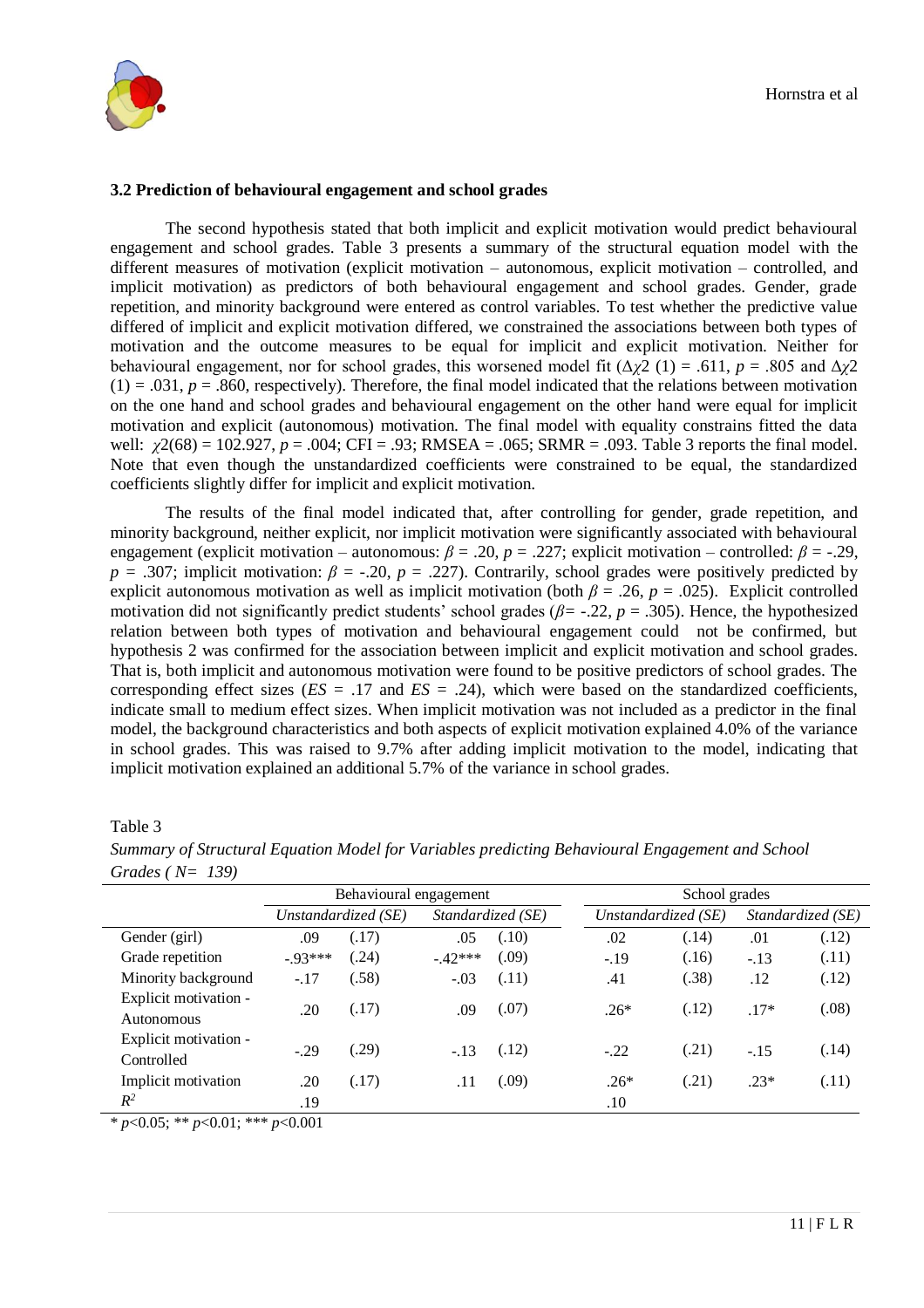

# **4. Discussion**

The aim of this study was to examine whether motivation is associated with students' behavioural engagement and school grades through a dual pathway model. Previous research focused almost exclusively on the deliberate pathway by measuring motivation with self-reports that require respondents to be consciously aware of their motivational beliefs and to be able to accurately reflect on those beliefs. By developing and employing an implicit measure of student motivation, we were able to assess students' implicit motivational beliefs. In line with our expectations we found that the explicit and implicit measure of student motivation both added to the prediction of students' school grades. This suggests that automatic, non-deliberate motivational processes and deliberate motivational processes play a role in predicting secondary students' school grades. Neither motivation measure was associated with teacher ratings of behavioural engagement. By showing that an implicit measure of student motivation adds to the prediction of students' school grades, this study contributes to existing research. To our knowledge, this study was the first study examining how implicit motivation is related to actual student outcomes in the classroom, and the first to examine this with secondary school students. As such, the present study has shown that in actual school settings, motivation is associated with students' school grades through different pathways. In addition, this study also provides further support for basic assumptions of SDT (e.g., Deci & Ryan, 2000a), as we found that (implicit) autonomous motivation is more beneficial for school grades as compared to controlled motivation. This shows that these basic assumptions of SDT can be extended to implicit processes as well. Together, the results are a first step toward supporting the existence of a dual pathway model of student motivation. The outcomes show that automatically activated motivational beliefs may impact students' school grades through an implicit pathway, although effect sizes can be considered to be modest. These results are in line with previous studies in many other domains of human functioning in which it was shown that peoples' implicit beliefs can explain unique variations in behaviour, beyond what is explained by selfreports (Greenwald et al. 2009).

The results also indicated that the implicit and explicit measure of motivation were not significantly correlated even though we aimed for a high degree of conceptual correspondence. This aligns with prior research on relations between implicit and explicit measures (e.g., Hoffmann, Gawronski, Gschwendner, Le, Schmitt, 2005; Nosek et al., 2011). Low correspondence between both types of measures can indicate independence of the constructs that are measured by both types of measures or can be caused by several other factors, including, method-related characteristics, bias in explicit self-reports, or limited awareness, opportunity, or ability to translate mental beliefs into a self-report (Hoffmann et al., 2005). Further research is needed to examine whether both measures assess independent belief systems regarding students' motivation for school which could be differentially predictive of different types of student outcomes or, alternatively, whether explicit measures are more strongly affected by the aforementioned methodological limitations.

Neither explicit nor implicit motivation was significantly associated with behavioural engagement, contrary to previous studies (Green et al., 2012; Guay et al., 2010; Korpershoek, 2016; Michou et al., 2014; Taylor et al., 2014; Walker, et al., 2006). Previous studies typically used self-reports to assess both explicit motivation and behavioural engagement and found more substantial correlations between explicit motivation and behavioural engagement. Studies that did not use similar measures, but included teacher ratings of behavioural engagement instead, as we did in our study, found weaker, but nevertheless significant relations between explicit motivation and behavioural engagement (e.g., Skinner & Belmont, 1993; Skinner, Chi, et al., 2012). The absence of a significant relation between motivation and behavioural engagement in our study may be accounted for by a lack of power. That is, there may be weak relationships which could only be detected with a larger sample size.

In addition, it is important to note that the effect sizes for the association between both types of motivation and school grades were only small to medium. One factor that could account for the modest effect sizes may be the level of specificity at which students' motivation was assessed in this study. That is, the focus of the present study was on students' general motivational dispositions regarding their school work.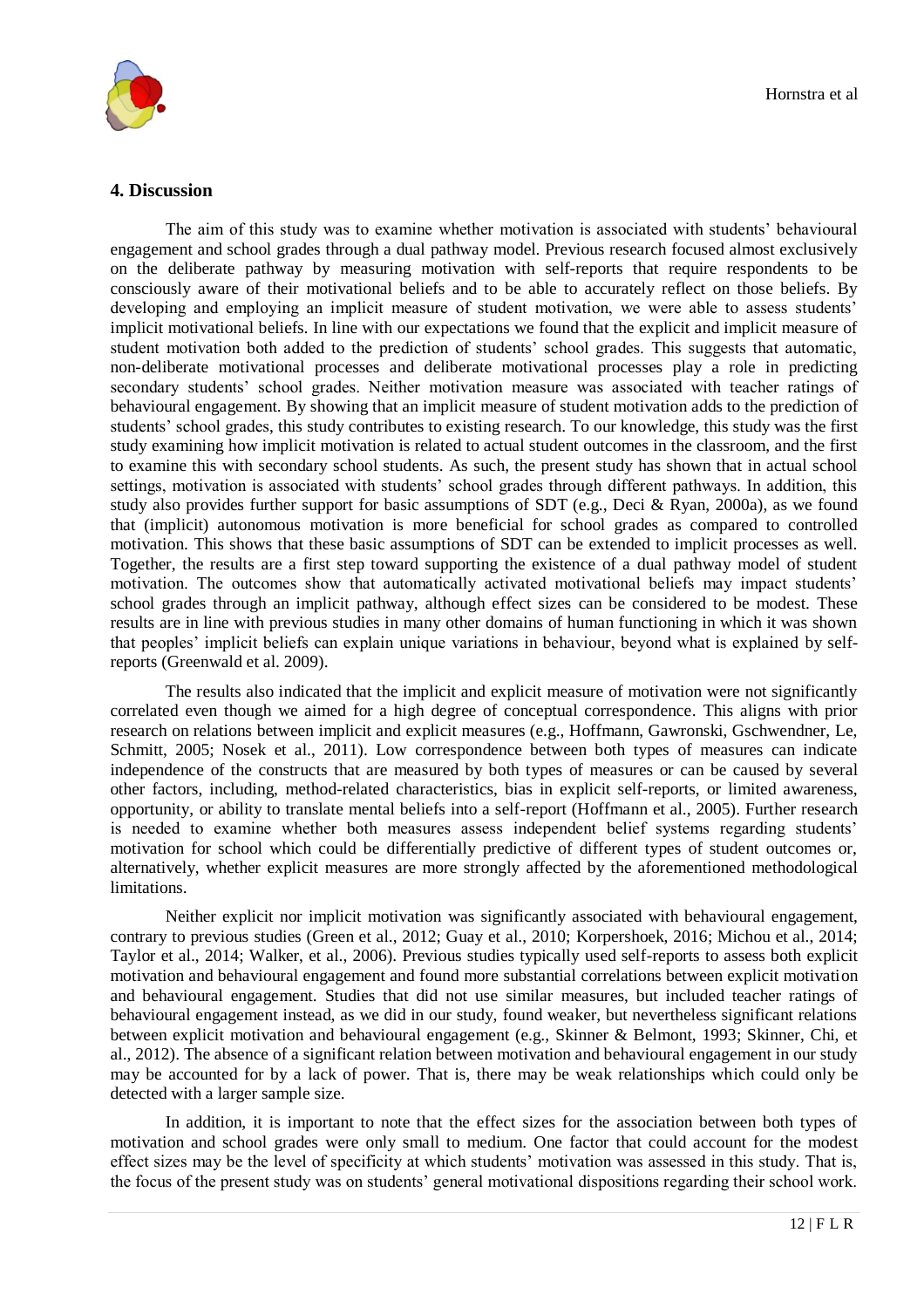As such, this study was able to demonstrate that students' implicit motivational dispositions are associated with their school grades. Yet in future studies, it may also be of interest to study students' implicit and explicit motivational processes at a more specific level, focusing on domain-specific, task-specific, or situation-specific motivation. Given that implicit beliefs can be activated and effect behaviour within a specific situation (e.g. Bargh et al, 2001), a more specific approach may potentially yield more substantial effect sizes. In addition, given the modest effect sizes, it is important to take into consideration that there was still a substantial degree of variance in school grades that could not be accounted for by either their implicit or explicit motivation, and is caused by other factors beyond the scope of the present study.

# **4.1 Limitations**

Some limitations of this study need to be acknowledged. First of all, because of the cross-sectional nature of this study, we cannot draw any conclusions on causal directions. Based on previous research (e.g., Taylor et al., 2014), we assume that students' motivation, both implicit and explicit, are reciprocally associated with school grades. That is to say, higher school grades will likely also increase students' implicit and explicit motivation for their schoolwork. Second, our sample was relatively small given that small effects were to be expected. As such, our study may not have sufficient power to reveal weak relationships. This study can be considered to be a first step in examining whether a dual process model applies student motivation. However, we recommend follow-up studies with larger samples, as well as longitudinal designs in order to find further support for the proposed model. Third, IAT measures have some limitations and/or disadvantages. Although IAT's can measure implicit associations, these associations do not necessarily have to be implicit because the participant can be aware of their associations (Fazio & Olson, 2003). In addition to that, some participants might be able to discover what associations are being measured during the test. Even though they might be aware of this, chances of manipulation of the test are small (De Houwer, 2002). Another possible limitation of the IAT is that it only measures relative preference for the two concepts (Brunel, Greenwald & Washington, 2004). Even though someone can have a stronger association with autonomous motivation compared to controlled motivation, this does not say anything about the absolute strength of their motivation. Fourth, our sample was restricted to students in general secondary education. As such, the variation in student motivation and both outcome measures may have been larger if students from other tracks would have been involved, which could also have increased the strength of the relationships between motivation and the outcomes variables. Finally, the implicit and explicit motivation measures were administered in a computer room during regular classroom hours. If feasible, individual administration would be preferable to ensure that students can fill out the IAT and questionnaires quietly without any disruptions.

#### **4.2 Conclusions and future research**

This study is among the first to show that implicit motivation can predict students' school grades. To better understand how implicit motivation affects school grades, more in-depth research is needed on the psychological processes and behaviours that are evoked by implicit motivation. In addition, research on explicit motivation suggested that a wide range of individual, background, and contextual characteristics affects explicit student motivation (e.g., Goodenow, 1993, Hornstra, Van der Veen, &Peetsma, 2016; Hornstra, Van der Veen, Peetsma, & Volman, 2015a; 2015b; Shernoff & Schmidt, 2007; Vansteenkiste et al., 2012; Stroet et al., 2013). More research is also needed on individual and contextual antecedents of students' implicit motivation, to gain a better understanding of how educators can facilitate optimal student functioning. To summarize, the current study provided initial support for a dual pathway model of student motivation and showed that an implicit measure of student motivation can predict unique variation in school grades in addition to an explicit measure. Consequently, future research on student motivation would benefit from incorporating both explicit and implicit measures of student motivation.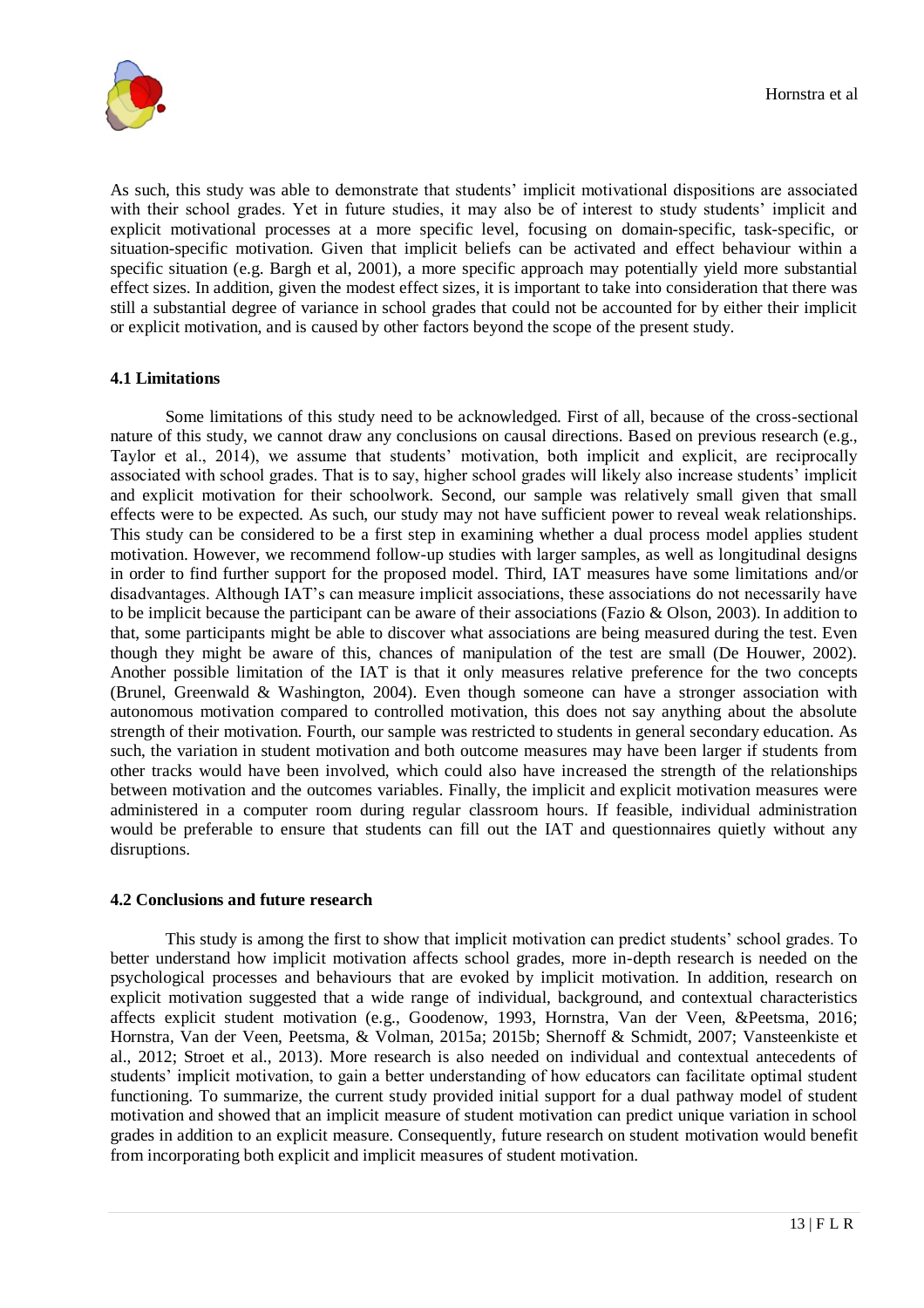

# **Keypoints**

- We hypothesized a dual-pathway model of student motivation and examined if motivation guides behaviour through a deliberate and an automatic pathway.
- $\bullet$ Motivation of 139 high school students was assessed with an explicit measure (self-reports) and a newly developed implicit measure (IAT).
- $\bullet$ Implicit motivation and explicit motivation both predicted students' school grades.
- $\bullet$ Neither explicit nor implicit motivation predicted teacher reports of students' behavioural engagement.
- $\bullet$ Motivation can affect student achievement through an implicit automatic pathway and a deliberate pathway.

# **References**

- Bargh, J. A., Gollwitzer, P. M., Lee-Chai, A., Barndollar, K., & Trötschel, R. (2001). The automated will: Nonconscious activation and pursuit of behavioral goals. *Journal of Personality and Social Psychology, 81,* 1014–1027. doi:10.1037/0022-3514.81.6.1014
- Bosson, J. K., Swann, W. B., & Pennebaker, J. W. (2000). Stalking the perfect measure of implicit selfesteem: The blind men and the elephant revisited? *Journal of Personality and Social Psychology, 79,*  631–643. doi:10.1037/0022-3514.79.4.631
- Brunel, F. F., Tietje, B. C., & Greenwald, A. G. (2004) Is the implicit association test a valid and valuable measue of implicit consumer social cognition? *Journal of Consumer Psychology, 4*, 385-404. doi:10.1207/s15327663jcp1404\_8
- Burton, K. D., Lydon, J. E., D'Alessandro, D. U., & Koestner, R. (2006). The differential effects of intrinsic and identified motivation on well-being and performance: Prospective, experimental, and implicit approaches to self-determination theory*. Journal of Personality and Social Psychology, 91,* 750–762. doi:10.1037/0022-3514.91.4.750
- Cerasoli, C. P., Nicklin, J. M., & Ford, M. T. (2014). Intrinsic motivation and extrinsic incentives jointly predict performance: A 40-year meta-analysis. *Psychological Bulletin, 140*, 980–1008. doi:10.1037/a0035661
- Chaiken, S., & Trope, Y. (Eds.). (1999). *Dual-process theories in social psychology.* New York: Guilford Press.
- Cunningham, W. A., Preacher, K. J., & Banaji, M. R. (2001). Implicit Attitude Measures: Consistency, Stability, and Convergent Validity. *Psychological Science, 12*, 163–170. doi:10.1111/1467- 9280.00328
- Deci, E. L., & Ryan, R. M. (1985). *Intrinsic motivation and self-determination in human behaviour*. New York: Plenum
- De Houwer, J. (2002) The implicit association test as a tool for studying dysfunctional associations in psychopathology: strengths and limitations. *Journal of Behavior Therapy and Experimental Psyciatry, 33,* 115-133. doi:10.1016/S0005-7916(02)00024-1
- Fazio, R. H., & Olson, M. A. (2003). Implicit measures in social cognition research: Their meaning and use. *Annual Review of Psychology, 54,* 297–327. doi:10.1146/annurev.psych.54.101601.145225
- Friese, M., Wänke, M., & Plessner, H. (2006). Implicit consumer preferences and their influence on product choice. *Psychology and Marketing, 23,* 727–740. doi:10.1002/mar.20126
- Froiland, J. M., & Worrell, F. C. (2016). Intrinsic motivation, learning goals, engagement, and achievement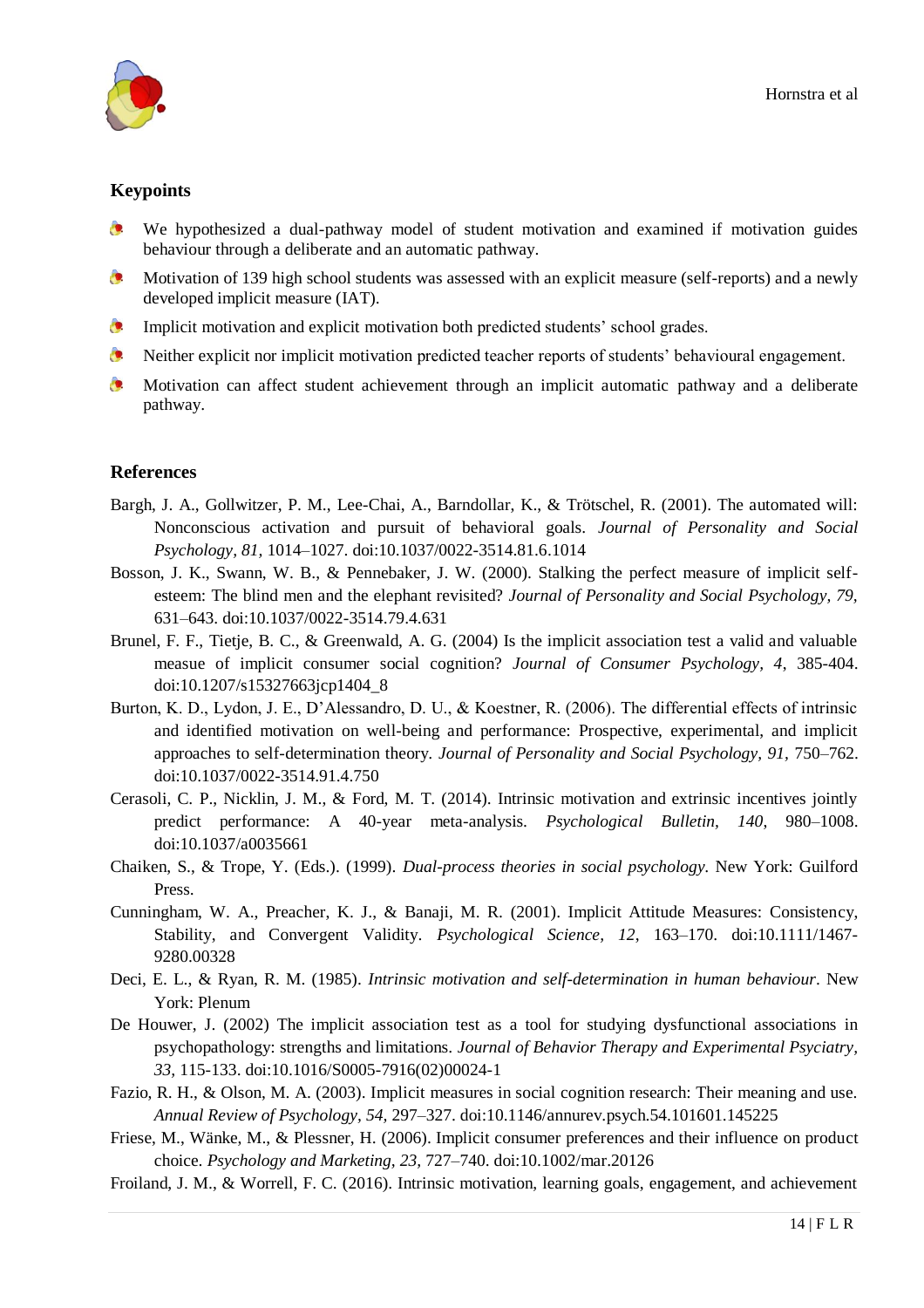

in a diverse high school. *Psychology in the Schools, 53,* 321–336. doi:10.1002/pits.21901

- Galdi, S., Arcuri, L., & Gawronski, B. (2008). Automatic Mental Associations Predict Future Choices of Undecided Decision-Makers. *Science, 321,* 1100–1102. doi:10.1126/science.1160769
- Gawronski, B., & Bodenhausen, G. V. (2006). Associative and propositional processes in evaluation: An integrative review of implicit and explicit attitude change. *Psychological Bulletin, 132,* 692–731. doi:10.1037/0033-2909.132.5.692
- Gawronski, B., & Bodenhausen, G. V. (2007). Unraveling the processes underlying evaluation: Attitudes from the perspective of the APE model. *Social Cognition, 25,* 687–717. doi:10.1521/soco.2007.25.5.687
- Gawronski, B., & Bodenhausen, G. V. (2011). The Associative–Propositional Evaluation Model. *Advances in Experimental Social Psychology, 44,* 59–127. doi:10.1016/b978-0-12-385522-0.00002-0
- Gawronski, B., Peters, K. R., Brochu, P. M., & Strack, F. (2008). Understanding the relations between different forms of racialp: A cognitive consistency perspective. *Personality and Social Psychology Bulletin, 34,* 648–665. doi:10.1177/0146167207313729
- Goodenow, C. (1993). Classroom belonging among early adolescent students: Relationships to motivation and achievement. *The Journal of Early Adolescence, 13*, 21–43. doi:10.1177/0272431693013001002
- Green, J., Liem, G. A. D., Martin, A. J., Colmar, S., Marsh, H. W., & McInerney, D. (2012). Academic motivation, self-concept, engagement, and performance in high school: Key processes from a longitudinal perspective. *Journal of Adolescence, 35,* 1111–1122. doi:10.1016/j.adolescence.2012.02.016
- Greenwald, A. G., McGhee, D. E., & Schwartz, J. L. K. (1998). Measuring individual differences in implicit cognition: The Implicit Association Test. *Journal of Personality and Social Psychology, 74,* 1464– 1480. doi:10.1037/0022-3514.74.6.1464
- Greenwald, A. G., Nosek, B. A., & Banaji, M. R. (2003). Understanding and using the Implicit Association Test: I. An improved scoring algorithm. *Journal of Personality and Social Psychology, 85,* 197–216. doi:10.1037/0022-3514.85.2.197
- Greenwald, A. G., Poehlman, T. A., Uhlmann, E. L., & Banaji, M. R. (2009). Understanding and using the Implicit Association Test: III. Meta-analysis of predictive validity. *Journal of Personality and Social Psychology, 97,* 17–41. doi:10.1037/a0015575
- Grolnick, W. S., & Ryan, R. M. (1987). Autonomy in children's learning: An experimental and individual difference investigation. *Journal of Personality and Social Psychology, 52,* 890-898. doi:10.1037/0022-3514.52.5.890
- Guay, F., Chanal, J., Ratelle, C. F., Marsh, H. W., Larose, S., & Boivin, M. (2010). Intrinsic, identified, and controlled types of motivation for school subjects in young elementary school children. *British Journal of Educational Psychology, 80,* 711–735. doi:10.1348/000709910x499084
- Guay, F., Ratelle, C. F., Roy, A., & Litalien, D. (2010). Academic self-concept, autonomous academic motivation, and academic achievement: Mediating and additive effects. *Learning and Individual Differences, 20,* 644–653. doi:10.1016/j.lindif.2010.08.001
- Guthrie, J. T., Klauda, S. L., & Ho, A. N. (2013). Modeling the Relationships Among Reading Instruction, Motivation, Engagement, and Achievement for Adolescents. *Reading Research Quarterly, 48,* 9–26. doi:10.1002/rrq.035
- Hofmann, W., Gawronski, B., Gschwendner, T., Le, H., & Schmitt, M. (2005). A Meta-Analysis on the Correlation Between the Implicit Association Test and Explicit Self-Report Measures. *Personality and Social Psychology Bulletin, 31,* 1369–1385. doi:10.1177/0146167205275613

Hornstra, L., van der Veen, I., & Peetsma, T. (2016). Domain-specificity of motivation: A longitudinal study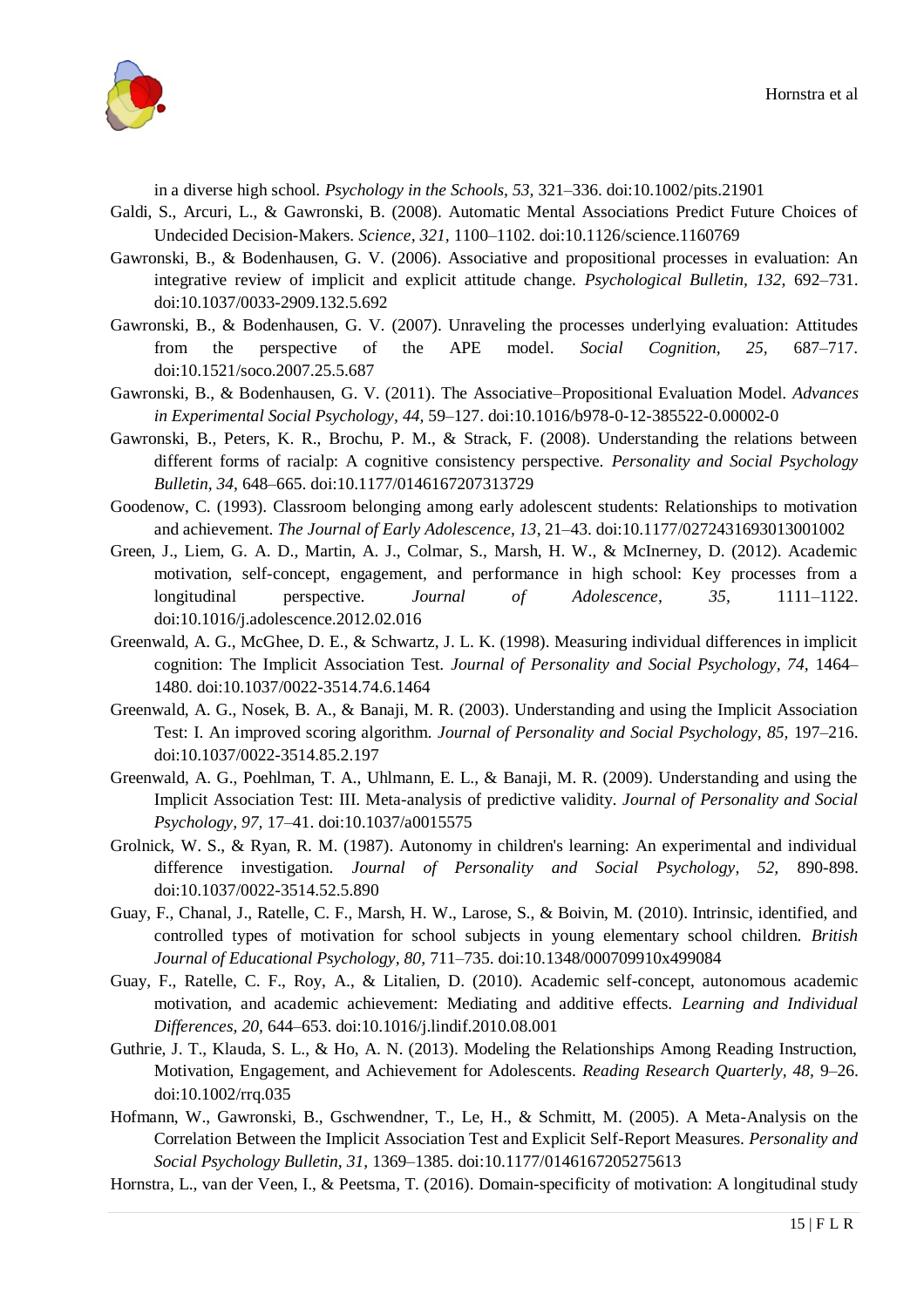

in upper primary school. *Learning and Individual Differences, 51,* 167–178. doi:10.1016/j.lindif.2016.08.012

- Hornstra, L., van der Veen, I., Peetsma, T., & Volman, M. (2015a). Innovative learning and developments in motivation and achievement in upper primary school. *Educational Psychology, 35(5),* 598–633. doi:10.1080/01443410.2014.922164
- Hornstra, L., van der Veen, I., Peetsma, T., & Volman, M. (2015b). Does classroom composition make a difference: effects on developments in motivation, sense of classroom belonging, and achievement in upper primary school. *School Effectiveness and School Improvement, 26),* 125–152. doi:10.1080/09243453.2014.887024
- Keatley, D., Clarke, D. D., & Hagger, M. S. (2012). Investigating the predictive validity of implicit and explicit measures of motivation in problem-solving behavioural tasks. *British Journal of Social Psychology, 52,* 510–524. doi:10.1111/j.2044-8309.2012.02107.x
- Korpershoek, H. (2016). Relationships among motivation, commitment, cognitive capacities, and achievement in secondary education. *Frontline Learning Research, 4,* 28-43. doi :10.14786/flr.v4i3.182
- Lepper, M. R., Corpus, J. H., & Iyengar, S. S. (2005). Intrinsic and extrinsic motivational orientations in the classroom: Age differences and academic correlates. *Journal of Educational Psychology,* 97, 184–196. doi:10.1037/0022-0663.97.2.184
- Levesque, C., & Pelletier, L. G. (2003). On the Investigation of Primed and Chronic Autonomous and Heteronomous Motivational Orientations. *Personality and Social Psychology Bulletin, 29*, 1570–1584. doi:10.1177/0146167203256877
- McConnell, A. R., & Leibold, J. M. (2001). Relations among the implicit association test, discriminatory behaviour, and explicit measures of racial attitudes. *Journal of Experimental Social Psychology, 37,* 435–442. doi:10.1006/jesp.2000.1470
- Michou, A., Vansteenkiste, M., Mouratidis, A., & Lens, W. (2014). Enriching the hierarchical model of achievement motivation: Autonomous and controlling reasons underlying achievement goals. *British Journal of Educational Psychology, 84,* 650–666. doi:10.1111/bjep.12055
- Ministry of Education Culture, and Science (2014*). Kerncijfers 2009-2013: Onderwijs, Cultuur, en Wetenschap* [Core figures 2009-2013: Education, culture and science]. The Hague: Ministry of Education, Culture and Science
- Muthén, L. K., Muthén, B. (1998-2017). *Mplus user's guide* (7th ed.). Los Angeles, CA: Author.
- Kuncel, N. R., Crede, M., & Thomas, L. L. (2005). The Validity of Self-Reported Grade Point Averages, Class Ranks, and Test Scores: A Meta-Analysis and Review of the Literature. *Review of Educational Research, 75,* 63–82. doi:10.3102/00346543075001063
- Nosek, B. A., Hawkins, C. B., & Frazier, R. S. (2011). Implicit social cognition: From measures to mechanisms. *Trends in Cognitive Sciences, 15,* 152–159. doi:10.1016/j.tics.2011.01.005
- Opdenakker, M.-C., Maulana, R., & den Brok, P. (2012). Teacher–student interpersonal relationships and academic motivation within one school year: Developmental changes and linkage. *School Effectiveness and School Improvement, 23,* 95–119. doi:10.1080/09243453.2011.619198
- Podsakoff, P. M., MacKenzie, S. B., Lee, J.-Y., & Podsakoff, N. P. (2003). Common method biases in behavioural research: A critical review of the literature and recommended remedies. *Journal of Applied Psychology, 88,* 879–903. doi:10.1037/0021-9010.88.5.879
- Reeve, J., & Tseng, C.-M. (2011). Agency as a fourth aspect of students' engagement during learning activities. *Contemporary Educational Psychology, 36,* 257–267. doi:10.1016/j.cedpsych.2011.05.002
- Richardson, M., Abraham, C., & Bond, R. (2012). Psychological correlates of university students' academic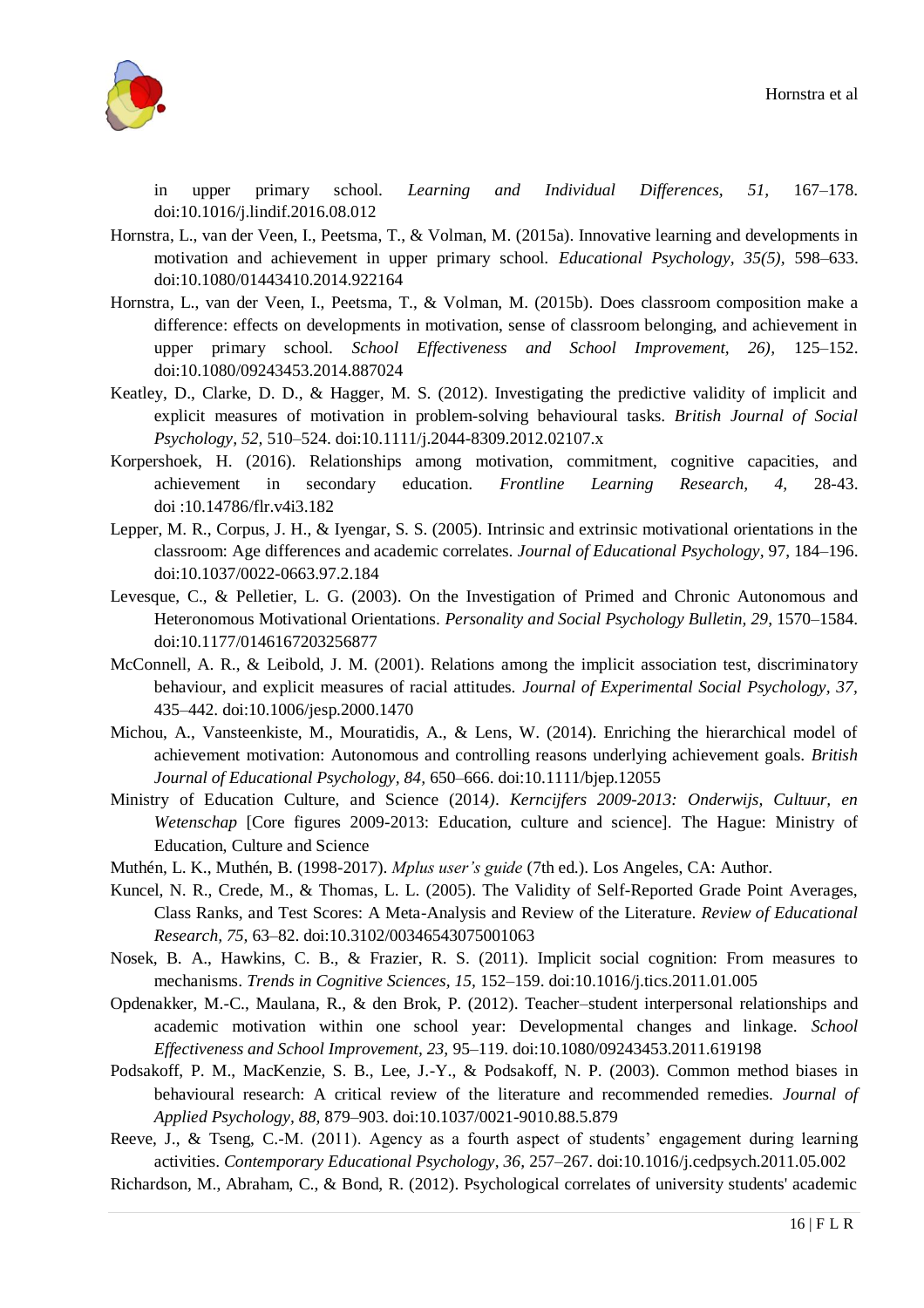

performance: a systematic review and meta-analysis. *Psychological Bulletin, 138,* 353-387. doi: 10.1037/a0026838

- Rooke, S. E., Hine, D. W., & Thorsteinsson, E. B. (2008). Implicit cognition and substance use: A metaanalysis. *Addictive Behaviours, 33,* 1314–1328. doi:10.1016/j.addbeh.2008.06.009
- Rudman, L. A. (2011). *Implicit measures for social and personality psychology.* London: Sage. doi:10.4135/9781473914797
- Ryan, R. M., & Connell, J. P. (1989). Perceived locus of causality and internalization: Examining reasons for acting in two domains. *Journal of Personality and Social Psychology, 57,* 749–761. doi:10.1037/0022- 3514.57.5.749
- Ryan, R. M., & Deci, E. L. (2000a). Intrinsic and Extrinsic Motivations: Classic Definitions and New Directions. *Contemporary Educational Psychology, 25,* 54–67. doi:10.1006/ceps.1999.1020
- Ryan, R. M., & Deci, E. L. (2000b). Self-determination theory and the facilitation of intrinsic motivation, social development, and well-being. *American Psychologist, 55,* 68–78. doi:10.1037/0003- 066x.55.1.68
- Schafer, J. L., & Graham, J. W. (2002). Missing data: Our view of the state of the art. *Psychological Methods, 7,* 147–177. doi:10.1037/1082-989x.7.2.147
- Sherman, J. W., Gawronski, B., & Trope, Y. (Eds.). (2014). *Dual-process theories of the social mind.* New York: Guilford Publications.
- Shernoff, D. J., & Schmidt, J. A. (2007). Further Evidence of an Engagement–Achievement Paradox Among U.S. High School Students. *Journal of Youth and Adolescence, 37,* 564–580. doi:10.1007/s10964-007- 9241-z
- Skinner, E. A., & Belmont, M. J. (1993). Motivation in the classroom: Reciprocal effects of teacher behaviour and student engagement across the school year. *Journal of Educational Psychology, 85,* 571–581. doi:10.1037/0022-0663.85.4.571
- Skinner, E. A., Chi, U., & The Learning-Gardens Educational As. (2012). Intrinsic Motivation and Engagement as "Active Ingredients" in Garden-Based Education: Examining Models and Measures Derived From Self-Determination Theory. *The Journal of Environmental Education, 43,* 16–36. doi:10.1080/00958964.2011.596856
- Skinner, E. A., Kindermann, T. A., & Furrer, C. J. (2008). A motivational perspective on engagement and disaffection: Conceptualization and assessment of children's behavioural and emotional participation in academic activities in the classroom. *Educational and Psychological Measurement, 69,* 493-525. doi: 10.1177/0013164408323233
- Steffens, M. C. (2004). Is the Implicit Association Test Immune to Faking? *Experimental Psychology, 51,* 165–179. doi:10.1027/1618-3169.51.3.165
- Stroet, K., Opdenakker, M.-C., & Minnaert, A. (2013). Effects of need supportive teaching on early adolescents' motivation and engagement: A review of the literature. *Educational Research Review, 9,* 65–87. doi:10.1016/j.edurev.2012.11.003
- Taylor, G., Jungert, T., Mageau, G. A., Schattke, K., Dedic, H., Rosenfield, S., & Koestner, R. (2014). A self-determination theory approach to predicting school achievement over time: the unique role of intrinsic motivation. *Contemporary Educational Psychology, 39,* 342–358. doi:10.1016/j.cedpsych.2014.08.002
- Van den Bergh, L., Denessen, E., Hornstra, L., Voeten, M., & Holland, R. W. (2010). The Implicit Prejudiced Attitudes of Teachers: Relations to Teacher Expectations and the Ethnic Achievement Gap. *American Educational Research Journal, 47,* 497–527. doi:10.3102/0002831209353594
- Vansteenkiste, M., Lens, W., & Deci, E. L. (2006). Intrinsic versus extrinsic goal contents in self-